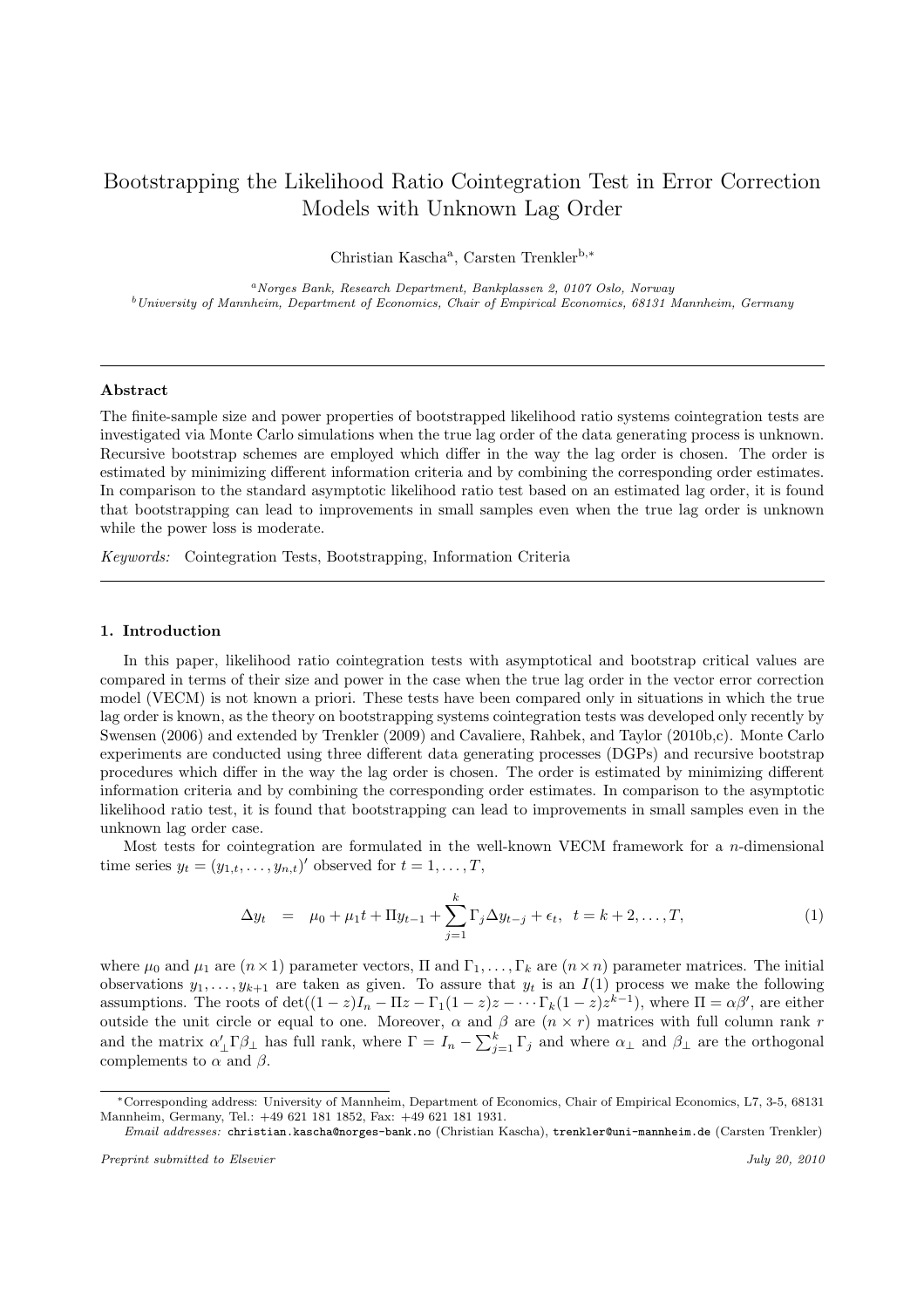For simplicity, it is assumed that  $\epsilon_t \sim i.i.d.(0, \Sigma)$  and  $E(\epsilon_t^4) < \infty$ . When the true VECM lag order k is used, the asymptotic validity of the asymptotic likelihood ratio test procedure and of the recursive i.i.d. bootstrap considered later on can be shown under weaker assumptions (see e.g. Cavaliere et al., 2010b). Note that  $p = k + 1$  is the order of the underlying vector autoregressive (VAR) process for  $y_t$ . When the matrix  $\Pi$  has rank  $r > 0$  the series are said to cointegrate. The most popular test for cointegration is the likelihood ratio (LR) test for the null hypothesis  $\mathcal{H}_0 : r = r_0$  versus  $\mathcal{H}_1 : r > r_0$  proposed by Johansen (1988, 1991).

The asymptotic distribution of the LR test was first derived by Johansen (1988) under the assumption that the true lag length is used. Even in this favourable case, many authors such as Toda (1995), Ho and Sorensen (1996) or Gonzalo and Pitarakis (1999) have shown that the size of the LR test in small samples can substantially differ from its nominal value when asymptotic critical values are used. The problem has been addressed in two different ways. The first approach tries to correct or modify the test statistic such that its finite sample distribution is closer to the one obtained from asymptotic theory. Examples are the corrections proposed by Reinsel and Ahn (1992); Reimers (1992) and, in particular, Johansen (2002). The second approach uses bootstrap methods to obtain critical values of the finite sample distribution of the test statistic (see e.g. Swensen, 2006; Ahlgren and Antell, 2008).

In practice, however, the lag order  $k$  is unknown and has to be estimated prior to testing for cointegration. This is usually done by applying information criteria with respect to unrestricted VAR models fitted to  $y_t$ . In addition, it might be that the true lag order in (1) is infinite because the data are generated by a vector autoregressive moving average (VARMA) process. Saikkonen and Luukkonen (1997) showed that the use of Johansen's LR test is justified in the VARMA case in that the test has the same limiting distribution as in the finite-order case under some restrictions on the process and the lag order. See also Lütkepohl and Saikkonen (1999) and Bauer and Wagner (2005). The estimation of the lag order aggravates the abovementioned problems. Indeed, there are many simulation studies pointing to intolerable size distortions when the wrong lag order is chosen (see e.g. Boswijk and Franses, 1992; Cheung and Lai, 1993; Yap and Reinsel, 1995). Similar pessimistic results when the lag order is estimated have been obtained by Lütkepohl and Saikkonen (1999).

Swensen (2006) and Trenkler (2009) found encouraging results for some recursive bootstrap systems cointegration tests. In their recursive bootstraps, an i.i.d. sample from the residuals is drawn and the bootstrap data are generated recursively according to the chosen time series model. The situation of an unknown lag order has not been investigated in these papers. Only van Giersbergen (1996) examined whether a stationary bootstrap can help to reduce distortions due to lag order misspecification. However, the stationary bootstrap is of limited applicability here because it relies on critical auxiliary parameters which are difficult to estimate in practice. The results on the asymptotic LR test suggest, however, that it is crucial to compare bootstrap cointegration tests with the asymptotic LR test in a setup in which the lag order is unknown.

Therefore, this paper examines via Monte Carlo simulations how lag selection within different strategies affects the small sample properties of recursive bootstrap cointegration tests. Also, various ways to handle the additional uncertainty stemming from the lag order estimation are investigated following proposals in the literature on bootstrap unit root tests (e.g. Richard, 2009) and on bootstrapping within a VAR framework with unknown lag order (e.g. Kilian, 1998). Such a setup, however, presents some major theoretical difficulties as the lag order becomes random as well, see Leeb and Pötscher (2005) and Pötscher and Leeb (2009). Their work demonstrates that the usual inference ignoring that a model has been randomly selected, the so-called post-model-selection setup, becomes invalid. As the bootstrap aims at inferring the small sample distribution of the LR test statistic, this also means that the standard pointwise consistency proofs are not sufficient in a setup where the lag order is unknown. Thus, the simulation results in this paper have to be viewed in light of these findings. However, the fact that the bootstrap turns out to perform well in some circumstances indicates that it might be worth studying the approach analytically.

The rest of the paper is organized as follows. The test procedures are described in Section 2. Section 3 contains a description of the design of the Monte Carlo simulations and a discussion of the results. Section 4 concludes.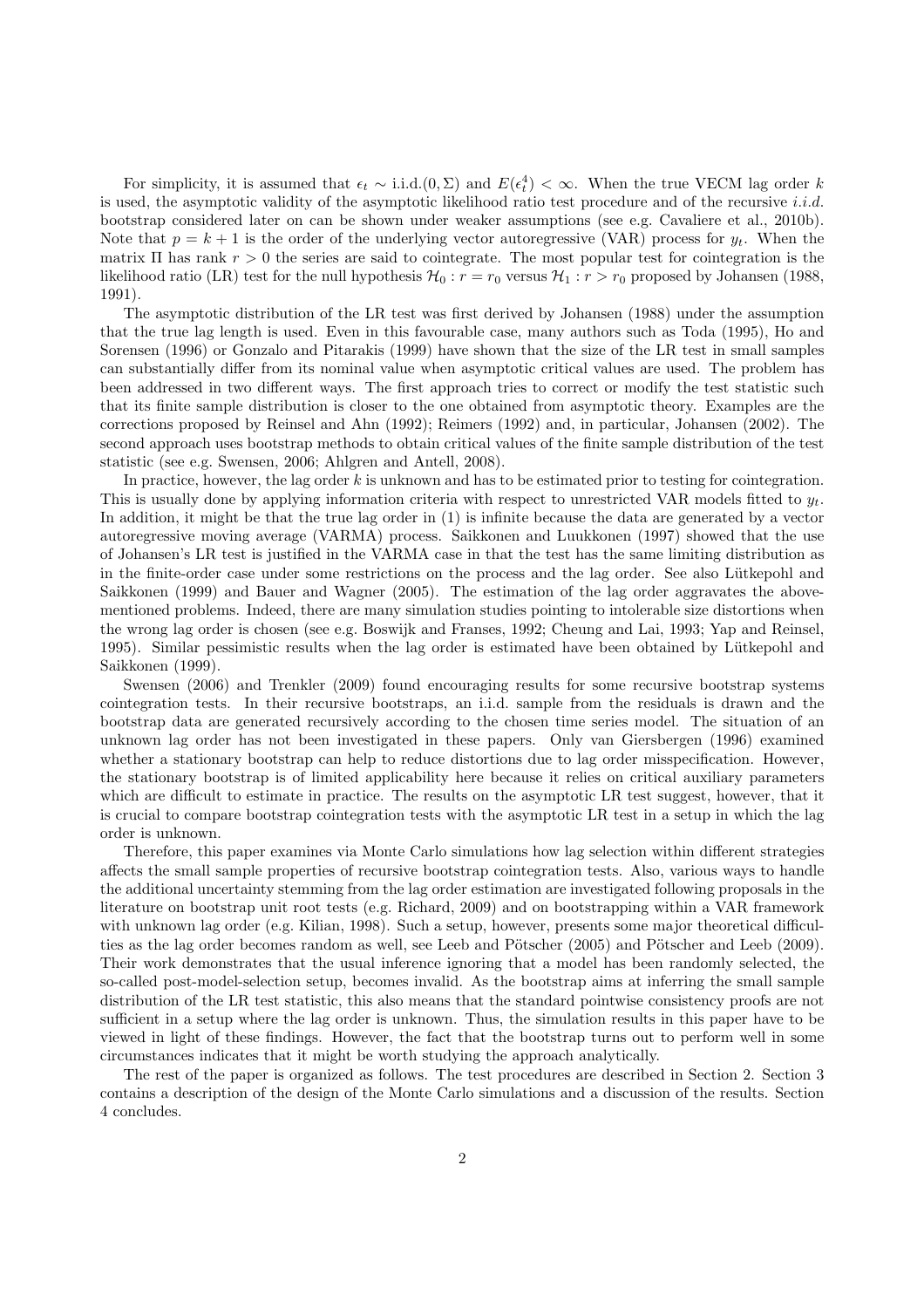## 2. Test Procedures

In this section, tests for cointegration in the VECM framework in (1) are described. The focus is on the VECM with a restricted trend term and r cointegrating relations such that one can write  $\mu_1 = \alpha \rho$  with  $\alpha$ as above and  $\rho$  being a scalar. Model (1) can then be written as

$$
\Delta y_t = \mu_0 + \alpha(\beta' y_{t-1} + \rho t) + \sum_{j=1}^k \Gamma_j \Delta y_{t-j} + \epsilon_t.
$$
\n(2)

Given the lag order k, denote by  $R_{0t}$  and  $R_{1t}$  the residuals obtained from regressing  $\Delta y_t$  and  $(y_{t-1}, t)'$  on Given the lag order  $\kappa$ , denote by  $H_0$  and  $H_1$  the residuals obtained from regressing  $\Delta y_t$  and  $(y_{t-1}, t)$  on  $(1, \Delta y_{t-1}, \ldots, \Delta y_{t-k})'$ , respectively. Define further  $S_{ij} = T^{-1} \sum_{t=k+2}^T R_{it} R'_{jt}$  and denote by  $\hat$  $\hat{\lambda}_n > \hat{\lambda}_{n+1} = 0$  the ordered eigenvalues of  $|\lambda S_{11} - S_{10} S_{00}^{-1} S_{01}| = 0$ . For simplicity, the dependence on the lag order is omitted for all these quantities but it is retained for the test statistics. Johansen's LR trace test statistic for  $\mathcal{H}_0$ :  $r = r_0$  versus  $\mathcal{H}_1$ :  $r > r_0$  is

$$
LR_{r_0}(k) = -(T - k - 1) \sum_{i=r_0+1}^{n} \log(1 - \hat{\lambda}_i).
$$
 (3)

This is the most commonly used test statistic and its (non-standard) asymptotic distribution can be found in Johansen (1996). Here, asymptotical critical values computed by Doornik (1998) are used. As pointed out in the introduction, Johansen (2002) proposed a small sample correction following Bartlett (1937). Swensen (2006), however, showed that bootstrap approximations work better than the correction suggested by Johansen (2002) in a number of situations. Simulations undertaken for this paper have confirmed this. Therefore, this study does not report results on the Bartlett-corrected LR test. The use of the true lag order will be explicitly indicated by the notation  $LR_{r_0}(k_{true})$ .

In order to determine the cointegrating rank, the LR test is applied sequentially. To be precise, one starts by testing the null hypothesis  $\mathcal{H}_0 : r = 0$ . If it is rejected, then  $\mathcal{H}_0 : r = 1$  is tested and so forth. The sequence stops if the null hypothesis is not rejected the first time and the corresponding rank under the null hypothesis is the estimate for r. For further details see Johansen (1996).

In practice, the lag order in (1) is of course unknown. A researcher might therefore use some information criterion,  $IC(k)$ , and choose  $\hat{k}_{IC} = \operatorname{argmin}_{k} IC(k)$ , where the minimization is over  $k = 0, \ldots, k_T$  and  $k_T$ is a given upper bound on the possible lag orders. Paulsen (1984) shows that the standard order selection criteria are consistent for multivariate autoregressive processes with unit roots. From the results in Bauer and Wagner (2005) and Lütkepohl and Saikkonen (1999) it follows that the  $LR$  test with a lag order selected by an information criterion has asymptotically the same distribution as  $LR_{r_0}(k_{true})$  under appropriate conditions. In particular, one has to assume that  $k_T = o((T/\log T)^{1/2})$ . Therefore,  $k_{50} = 3$ ,  $k_{100} = 4$ , and  $k_{200} = 6$  are used, which corresponds to taking the largest integers such that  $k_T \leq (T/\log T)^{1/2}$ . Since  $k_T = o((T/\log T)^{1/2})$  only imposes an upper bound on the divergence rate of  $k_T$  regarding T, one could also apply larger values for  $k_T$  than the ones chosen. However, increasing  $k_T$  can lead to excessive size distortions when the sample size is small (e.g.  $T = 50$ ). Corresponding simulation evidence is reported in Subsection 3.3.

The information criteria take the general form

$$
IC(k) = \ln|\hat{\Sigma}(k)| + C_T \frac{k n^2}{N},\tag{4}
$$

where  $N = T - k_T - 1$ ,  $\hat{\Sigma}(k) = \sum_{t=k_T+2}^{T} \hat{\epsilon}_t \hat{\epsilon}'_t / N$  is an estimate of the error term covariance matrix  $\Sigma$  and the  $\hat{\epsilon}_t$  are obtained by estimating an unrestricted VAR model of order  $k+1$ , on  $y_{k+1-k}, \ldots, y_T$ . This study considers Akaike's (1973) information criterion (AIC) with  $C_T = 2$ , the Hannan-Quinn (HQ) criterion (Hannan and Quinn, 1979) with  $C_T = \ln \ln N$  and Schwarz's (1978) Bayesian information criterion (SC),  $C_T = \ln N$ . In addition, the authors employ the modified Akaike information criterion (MAIC) of Qu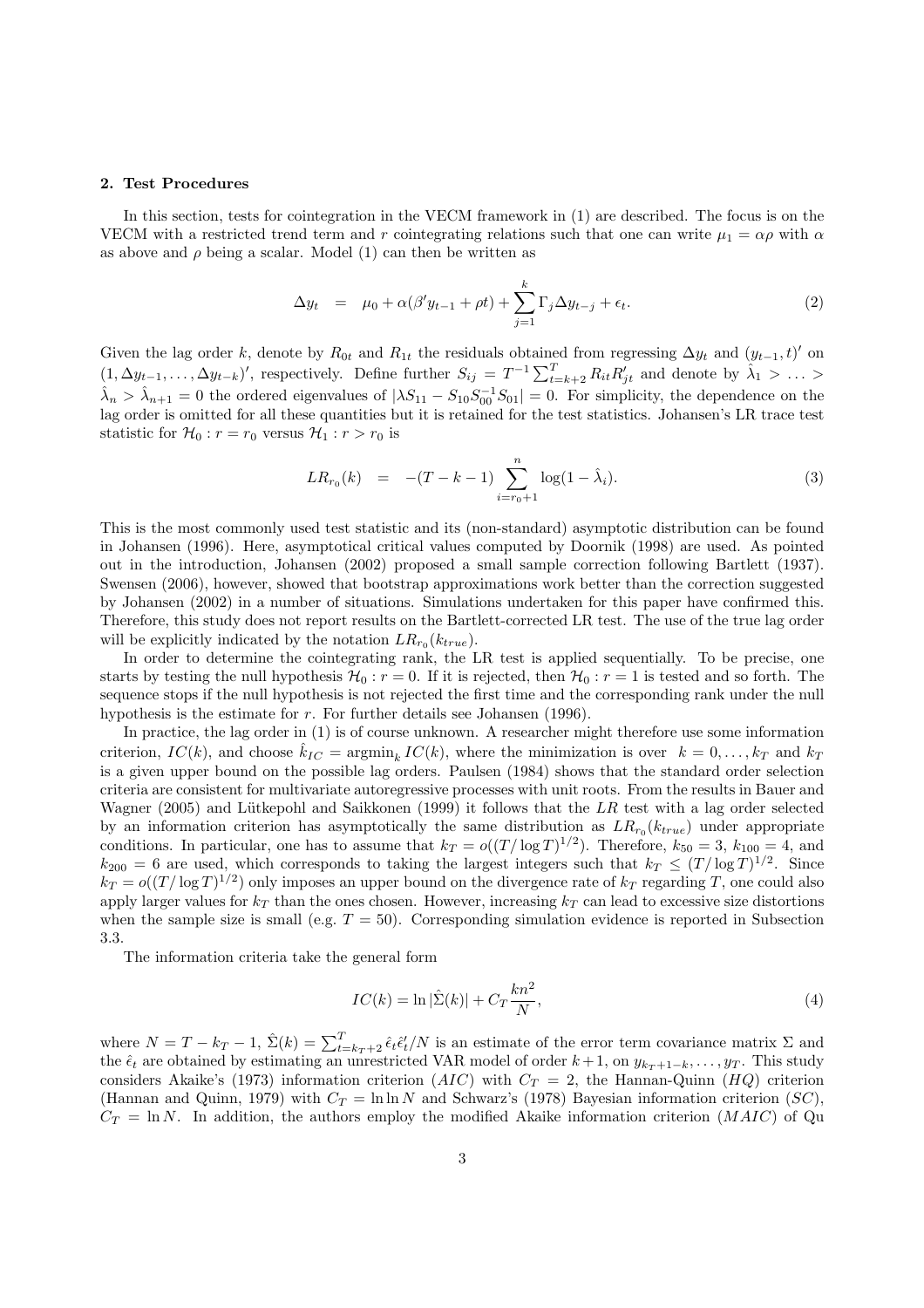and Perron (2007) that imposes  $r_0$  at the lag specification stage in order to obtain a better estimate of the Kullback-Leibler divergence in small samples. It is given by

$$
MAIC(k, r_0) = \ln|\hat{\Sigma}(k, r_0)| + 2\frac{\widetilde{LR}_{r_0}(k) + kn^2}{N}, \tag{5}
$$

where  $\widetilde{LR}_{r_0}(k) = -N \sum_{i=r_0+1}^{n} \ln(1-\hat{\lambda}_i)$  is just the usual LR test statistic but obtained by maximizing the likelihood of the parameters based on  $y_{k_T+2}, \ldots, y_T$  in the VECM. Thus, the MAIC is almost identical to the AIC but includes the extra term  $\widetilde{LR}_{r_0}(k)$ . Since the application of the MAIC often leads to inferior outcomes relative to the other information criteria, no detailed results regarding MAIC are presented. The MAIC will only be considered as a part of strategies that combine various information criteria. Nevertheless, it should be noted that the use of  $M AIC$  can avoid overrejections from which the cointegration tests suffer in some cases.

When the LR test in (3) is used with a lag order selected by one of the information criteria it is denoted by  $LR_{r_0}(\hat{k}_{AIC})$ ,  $LR_{r_0}(\hat{k}_{HQ})$  and so forth. The notation  $LR_{r_0}(\hat{k}_{IC})$  is used when the tests are referred to in general.

The baseline recursive bootstrap procedure for a nominal level  $\gamma$  works as follows.

- 1. Compute  $\hat{k}_{IC}$  and estimate model (2) under  $\mathcal{H}_0$ :  $r = r_0$  to obtain estimates  $\hat{\mu}_0, \hat{\rho}, \hat{\alpha}, \hat{\beta}$  and  $\hat{\Gamma}_i$ ,  $i = 1, \ldots, \hat{k}_{IC}$ , and the residuals  $\hat{\epsilon}_{\hat{k}_{IC}+2}, \ldots, \hat{\epsilon}_{T}$ .
- 2. Compute B bootstrap replications of  $y_t^*, t = \hat{k}_{IC} + 2, \ldots, T$ , recursively by

$$
\Delta y_t^* \quad = \quad \hat{\mu}_0 + \hat{\alpha} (\hat{\beta}' y_{t-1}^* + \hat{\rho} t) + \sum_{j=1}^{\hat{k}_{IC}} \hat{\Gamma}_j \Delta y_{t-j} + \epsilon_t^*,
$$

where the  $\epsilon_t^*$  are drawn with replacement from the residuals  $\hat{\epsilon}_{\hat{k}_{IC}+2},\ldots,\hat{\epsilon}_T$ . The starting values of the recursion,  $y_1^*, \ldots, y_{\hat{k}_{IC}+1}^*$  are set equal to  $y_1, \ldots, y_{\hat{k}_{IC}+1}$ .

- 3. For each replication  $b = 1, ..., B$ , given  $\hat{k}_{IC}$ , estimate model (2) under  $r_0$  and compute the LR test as in (3). Denote the bootstrap statistics by  $LR_{r_0}^*(\hat{k}_{IC})_b$ .
- 4. Estimate the p-value of the test statistic as

$$
p^*(LR_{r_0}(\hat{k}_{IC})) = \frac{1}{B} \sum_{b=1}^{B} \mathbf{1}(LR_{r_0}^*(\hat{k}_{IC})_b > LR_{r_0}(\hat{k}_{IC})),
$$
\n(6)

where  $\mathbf{1}(\cdot)$  denotes the indicator function. If  $p^*(LR_{r_0}(\hat{k}_{IC})) < \gamma$  reject  $\mathcal{H}_0 : r = r_0$ .

The bootstrap test versions with the corresponding criterion are denoted by  $BOOT_{r_0}(\hat{k}_{AIC})$ ,  $BOOT_{r_0}(\hat{k}_{HQ})$ et cetera. In order to estimate the cointegrating rank the bootstrap procedure is applied sequentially as the asymptotic LR test, i.e. steps 1 to 4 are repeated with  $r_0 + 1$  if  $\mathcal{H}_0 : r = r_0$  is not rejected in step 4.

Two remarks on the bootstrap procedure are in order. First, the baseline bootstrap procedure is an adoption of the recursive scheme of Cavaliere, Rahbek, and Taylor (2010a) suggested for the case of a known lag order. The latter bootstrap scheme assures that the bootstrap data are always asymptotically  $I(1)$  with cointegrating rank  $r_0$  even if  $r_0 < r$ , as may be the case in a sequential application of the bootstrap. In contrast, Swensen (2006) suggested estimating a VAR model without imposing the cointegrating rank null hypothesis to obtain residuals and estimates of  $\mu_0$  and  $\Gamma_i$ ,  $i = 1, \ldots, k$ . Hence, a combination of estimates from two different models would be applied. However, this combination can cause inferior small-sample properties in the case of nonzero deterministic terms as pointed out by Trenkler (2009). Moreover, the bootstrap approach of Swensen (2006) only results in bootstrap data that are asymptotically  $I(1)$  with cointegrating rank  $r_0$  if  $r = r_0$  or if a certain eigenvalue condition holds, see Swensen (2009, Assumption 2). For these reasons, the bootstrap scheme of Swensen (2006) has not been analyzed in detail.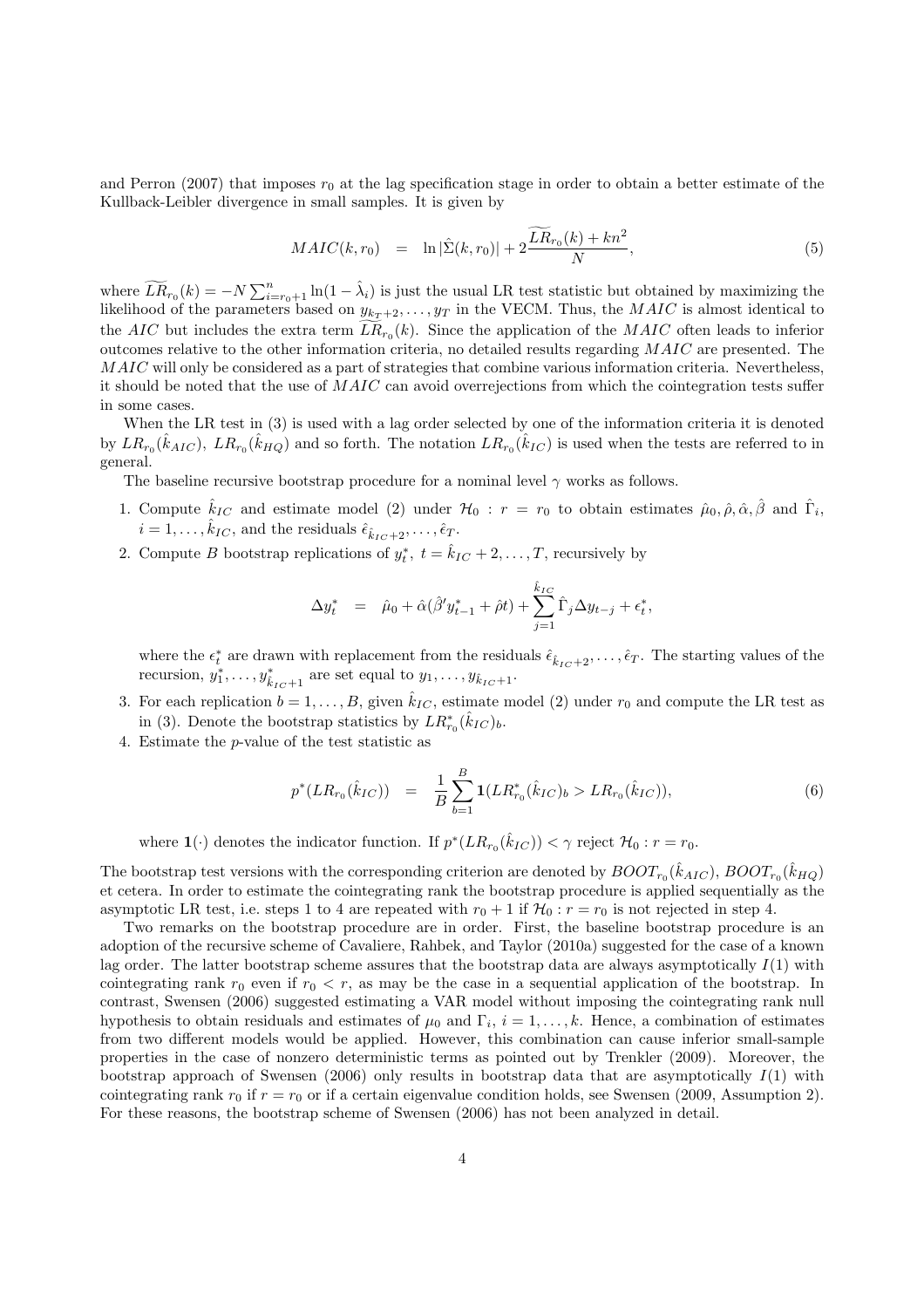Second, Swensen (2006, 2009) proved the asymptotic validity of the bootstrap in the case of a known lag order. There are two crucial requirements. First, the parameter estimators are consistent. Second, the appropriately scaled partial sums of bootstrap and sample error terms converge to the same Brownian motion. However, it is not trivial to analyze the asymptotic properties of the bootstrap cointegration test in the case of a pre-estimated lag length. In the following, we highlight some important problems that emerge in such a post-model-selection setup.

While consistency of the parameter estimators is retained when using a consistent (e.g. SC or HQ) or conservative model selection criterion (e.g. AIC) (see Pötscher, 1991, Lemmata 1 and 2), the derivation of appropriate limiting distributions in a post-model-selection setup is much more intricate. A consequence of Pötscher (1991, Lemma 1) is that the asymptotic distribution of the post-model-selection parameter estimators is still normal in the case of consistent model selection. However, this result only holds pointwise, but not uniformly with respect to the parameter space. More importantly, it is impossible to estimate the finite-sample distribution of the post-model-selection estimators uniformly consistent. This applies both to consistent and conservative model selection (compare Leeb and Pötscher, 2005, and the references therein).

Bootstrap approaches are also effected by the latter 'impossibility' result (see Leeb and Pötscher, 2005). While the bootstrap may be pointwise consistent if a consistent model selection procedure has been applied, it is not consistent in case of conservative model selection (compare e.g. Leeb and Pötscher, 2005; Kulperger and Ahmed, 1992; Knight, 1999). Although methods exist to restore consistency of the bootstrap in some setups (see e.g. Samworth, 2003), the consistency result again only holds pointwise, but not uniformly. Note, however, that a consistent estimation of the finite-sample distribution of the post-model-selection estimators does not need to be preferable in finite samples. Pötscher and Leeb (2009) point out that consistent estimation procedures may perform rather poorly in worst-case scenarios. In fact, the use of conservative model selection procedures and, thereby, of inconsistent estimators of distributions, can mitigate the problems that emerge due to the non-uniform convergence (compare also Pötscher, 1991, Section 4).

The foregoing implies that the bootstrap cointegration tests may perform arbitrarily badly for subsets of the parameter space, in particular for parameter subsets that make lag order selection a difficult problem. Hence, simulation results have to be carefully interpreted. While our results show that bootstrap cointegration tests with prior estimation of the lag order can perform poorly in some setups, they do not have particularly worse finite-sample properties than the test versions based on the true lag order. Although the simulation setups may have missed critical parameter setups, the identification of some well working bootstrap tests indicates that it may be possible and worthwhile to study their asymptotic properties analytically. Such an analytical approach, however, is left for future research. Note, in this respect, that results provided by Chang, Park, and Song (2006) and Palm, Smeekes, and Urbain (2010) for a sieve bootstrap setup could be a promising starting point for analyzing the asymptotic properties of an appropriate sieve bootstrap cointegration rank test.

The authors also considered the fast double bootstrap (FDB) of Davidson and MacKinnon (2007) as a potential refinement of the bootstrap procedure. The results for the FDB were, however, very similar to the results of the standard bootstrap and are therefore not discussed. Note that Ahlgren and Antell (2008) reported slight improvements when applying the FDB in case of a known lag order.

Several modifications of the baseline bootstrap procedure in terms of lag order determination are analyzed. Let  $k^D$  denote the lag length used in the model on which the LR test is based, let  $k^{BT}$  denote the lag length used in the model on which the bootstrap data generation is based and, finally, let  $k^b$  denote the lag length that is used for computing the test statistics in the bootstrap replications  $b = 1, \ldots, B$ . Richard (2009) suggested to implement the bootstrap disentangling these lag choices and, in particular, to determine  $k<sup>BT</sup>$  by imposing the rank of the null hypothesis. To incorporate his proposals, several modifications of the baseline bootstrap regarding the triple  $(k^D, k^{BT}, k^b)$  have been considered. It turned out that only one modification, denoted by  $BOOT_{r_0}(\hat{k}_{IC}, \hat{k}_{IC,r_0}, \hat{k}_{IC})$ , worked satisfactorily. The procedures determines  $k^D$ via an information criterion in an unrestricted VAR while  $k^{BT}$  is determined via an information criterion imposing  $\mathcal{H}_0$  and  $k^b = k^D$  is set for for all b. For the determination of the lag length under  $\mathcal{H}_0$ , the information criteria are computed analogously. Only the standard information criteria  $AIC$ ,  $HQ$ , and  $SC$  are applied in connection with the modifications of the baseline bootstrap. This approach will also be referred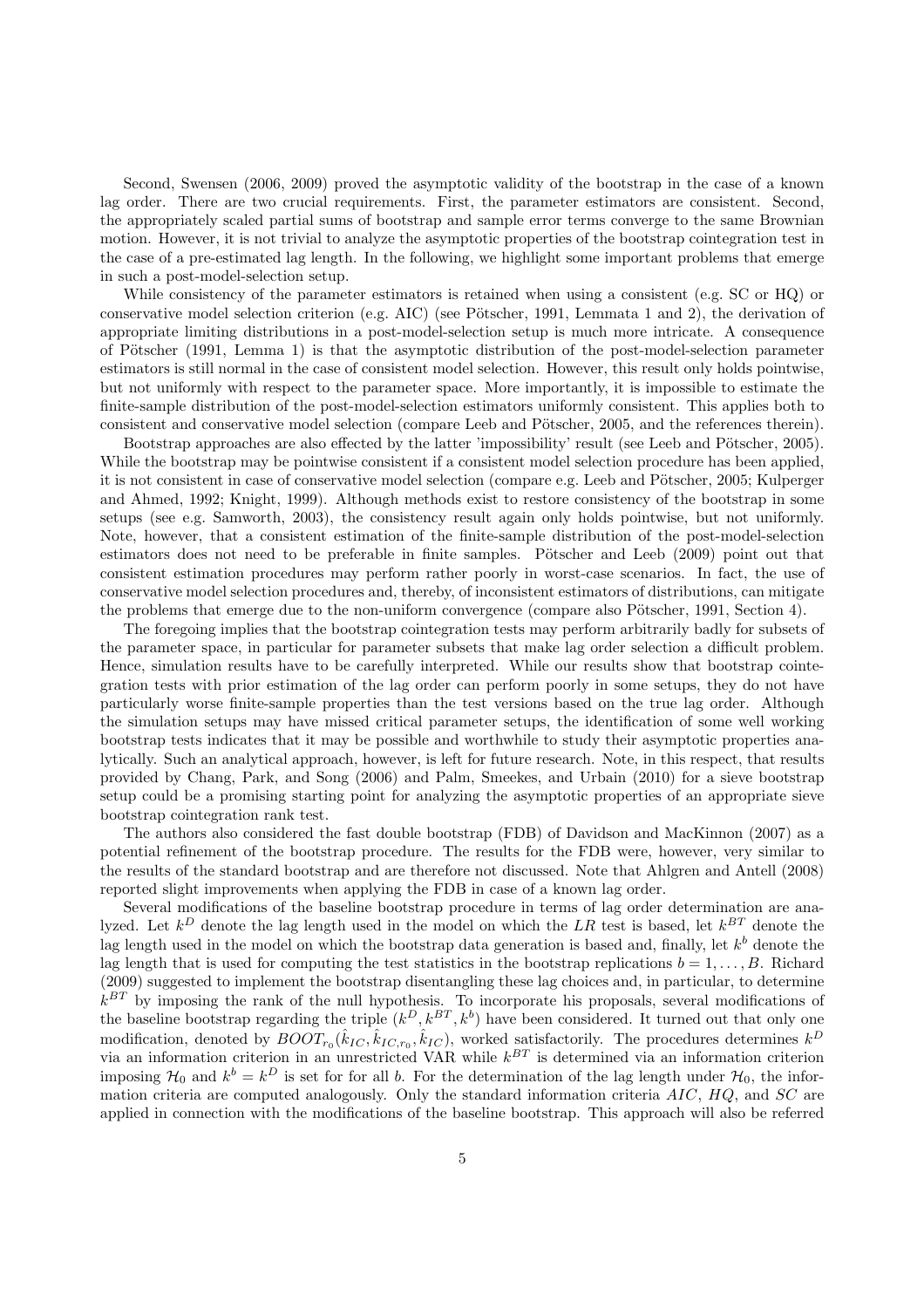to as modified recursive bootstrap. We note that our results regarding this and other modified bootstrap procedures, confirm the findings of Richard (2009) in terms of the endogenization of the lag order choice.

Since it turned out that none of the information criteria is satisfactory in all simulation setups, several ways of combining them have been studied. First, the lag length is estimated as the minimum, maximum or average of orders suggested by the different information criteria  $AIC$ ,  $HQ$ ,  $SC$ , and  $MAIC$ . Using the minimum leads to quite oversized tests in some situations. By contrast, the maximum lag length leads to far too conservative tests and a considerable loss of power in many setups. Therefore, only results on the average are reported and the corresponding tests are denoted by  $LR_{r_0}(\hat{k}_{AVE})$  and  $BOOT_{r_0}(\hat{k}_{AVE})$ .

An alternative approach of combining is to take the union or intersection of tests based on different information criteria. For the union, a null hypothesis is rejected when at least one of the tests rejects. This strategy often leads to excessive size distortions and is therefore not recommended. In the case of the tests' intersection, a null hypothesis is rejected when all tests reject. For finite-order VAR processes, taking the intersection of asymptotic and bootstrap tests often leads to results similar to those when using  $LR_{r_0}(\hat{k}_{AVE})$  and  $BOOT_{r_0}(\hat{k}_{AVE})$ , respectively. In the case of VARMA processes, however, the approach is less beneficial than  $LR_{r_0}(\hat{k}_{AVE})$  and  $BOOT_{r_0}(\hat{k}_{AVE})$  since taking the intersection leads to tests which are much more size-distorted in some situations while too conservative in others. Given these outcomes, the results for the intersection and union of tests are not reported. Note, however, that a 5% level, as in the main simulations, has been applied before combining the individual tests. Adjusting the individual test level may lead to improved performance. This could be done e.g. from a multiple testing perspective (Romano and Wolf, 2005).

# 3. Monte Carlo Simulations

#### 3.1. Simulation Design

Three different DGPs for sample sizes  $T = 50$ , 100, and 200 are simulated. These sample sizes are typical for macroeconomic applications. The computations are performed using programs written in GAUSS V8 for Windows. The RNDNS function with a fixed seed has been used to generate standard normally distributed random numbers. The number of replications is  $R = 5000$ . For determining the quantiles of the empirical bootstrap distributions,  $B = 1000$  replications are computed.

The DGPs have mainly been chosen because they were used in the literature to exemplify the size distortions of the LR test. The first DGP was suggested by Toda (1994, 1995)

$$
y_t = \begin{bmatrix} a_1 & 0 \\ 0 & 1 \end{bmatrix} y_{t-1} + \varepsilon_t, \ \varepsilon_t \sim \text{i.i.d.} \ N \left( \begin{bmatrix} 0 \\ 0 \end{bmatrix}, \begin{bmatrix} 1 & \theta \\ \theta & 1 \end{bmatrix} \right), \tag{7}
$$

where the initial value  $y_0$  is set to zero. The parameter  $a_1$  determines the cointegrating rank. If  $|a_1| < 1$ ,  $r = 1$  and  $\theta$  describes the instantaneous correlation between the stationary and nonstationary components. In the simulations,  $\theta = 0.8$  is used. In contrast, if  $a_1 = 1$  the cointegrating rank is zero and  $\theta$  is set to zero since, in this case, the test results do not depend on this parameter (Toda, 1994, 1995). The series' initial values are set to zero. Other bivariate VAR(1) processes of interest can be obtained from (7) by linear transformations which leave the LR tests invariant (compare Toda, 1994, 1995).

Since the process in (7) is a rather simple one, a more complex, data-based DGP from an empirical study of King, Plosser, Stock, and Watson (1991) (KPSW) is also used. King et al. (1991) analyze a small macroeconomic model for the U.S. which consists of the logarithms of per-capita private real GNP, per-capita real consumption, and per-capita gross private domestic fixed investment. A subset-VECM with one lag and two restricted cointegrating relationships is estimated on quarterly data for the period 1949:1-1988:4. Subset restrictions have been imposed using a Top-Down strategy based on the AIC as implemented in JMulTi (Lütkepohl and Krätzig, 2004, Chapter 3). The process is

$$
\Delta y_t = \begin{bmatrix} -0.038 \\ -0.186 \\ 0.032 \end{bmatrix} + \begin{bmatrix} 0 & -0.026 \\ 0.217 & -0.150 \\ 0.126 & 0 \end{bmatrix} \begin{bmatrix} 1 & 0 & -1 \\ 0 & 1 & -1 \end{bmatrix} y_{t-1} + \begin{bmatrix} 0 & 0 & 0.154 \\ 0 & 0.282 & 0.660 \\ 0.272 & 0.162 & 0 \end{bmatrix} \Delta y_{t-1} + \epsilon_t,
$$
 (8)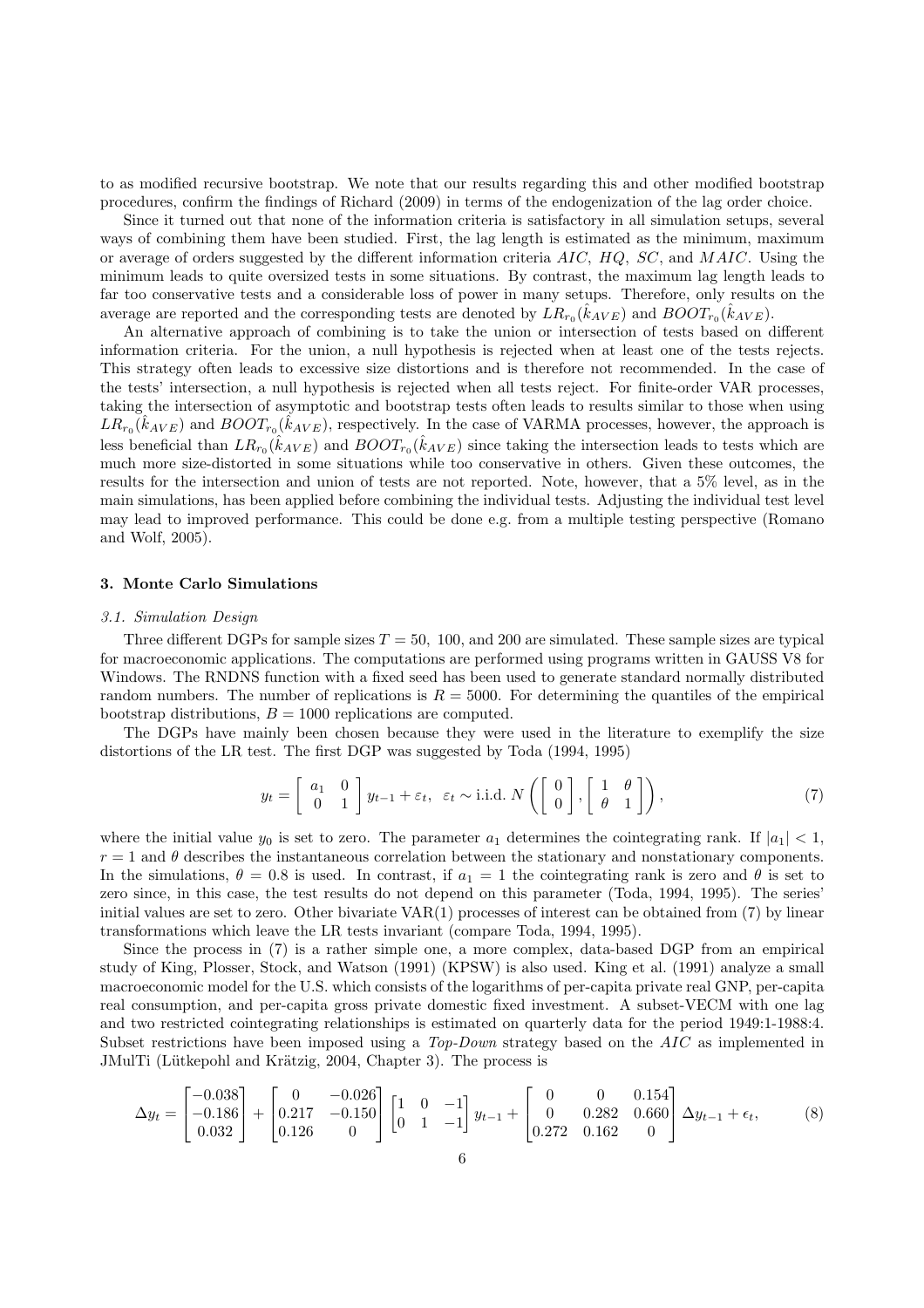|                                                                                                                                                                                                                                                                                                                                                       |        | Panel A:                                   |        |        | Panel B:                                 |         |        | Panel C:                                     |         |
|-------------------------------------------------------------------------------------------------------------------------------------------------------------------------------------------------------------------------------------------------------------------------------------------------------------------------------------------------------|--------|--------------------------------------------|--------|--------|------------------------------------------|---------|--------|----------------------------------------------|---------|
|                                                                                                                                                                                                                                                                                                                                                       |        | $a_1 = 1$ (r = 0), $\mathcal{H}_0 : r = 0$ |        |        | $a_1 = 0.9 (r = 1), \mathcal{H}_0 : r =$ |         |        | $a_1 = 0.9$ $(r = 1), \mathcal{H}_0 : r = 0$ |         |
|                                                                                                                                                                                                                                                                                                                                                       | $T=50$ | $T = 100$ $T = 200$                        |        | $T=50$ | $T = 100$                                | $T=200$ |        | $T = 50$ $T = 100$                           | $T=200$ |
| $BOOT_{r_0}(k_{true})$                                                                                                                                                                                                                                                                                                                                | 0.0478 | 0.0502                                     | 0.0504 | 0.0148 | 0.0336                                   | 0.0618  | 0.1192 | 0.3888                                       | 0.9248  |
| $BOOT_{r_0}(k_{AIC})$                                                                                                                                                                                                                                                                                                                                 | 0.0834 | 0.0668                                     | 0.0566 | 0.0198 | 0.0370                                   | 0.0618  | 0.1666 | 0.4048                                       | 0.9172  |
| $BOOT_{r_0}(k_{HQ})$                                                                                                                                                                                                                                                                                                                                  | 0.0656 | 0.0496                                     | 0.0492 | 0.0168 | 0.0322                                   | 0.0602  | 0.1404 | 0.3876                                       | 0.9222  |
| $BOOT_{r_0}(k_{SC})$                                                                                                                                                                                                                                                                                                                                  | 0.0534 | 0.0486                                     | 0.0502 | 0.0154 | 0.0334                                   | 0.0624  | 0.1250 | 0.3876                                       | 0.9254  |
| $BOOT_{r_0}(k_{AVE})$                                                                                                                                                                                                                                                                                                                                 | 0.0482 | 0.0436                                     | 0.0470 | 0.0124 | 0.0320                                   | 0.0572  | 0.1098 | 0.3298                                       | 0.8786  |
| $BOOT_{r_0}(k_{AIC}, k_{AIC, r_0}, k_{AIC})$                                                                                                                                                                                                                                                                                                          | 0.0668 | 0.0558                                     | 0.0494 | 0.0194 | 0.0334                                   | 0.0606  | 0.1166 | 0.3178                                       | 0.8342  |
| $BOOT_{r_0}(\hat k_{HQ},\hat k_{HQ,r_0},\hat k_{HQ})$                                                                                                                                                                                                                                                                                                 | 0.0580 | 0.0474                                     | 0.0506 | 0.0166 | 0.0328                                   | 0.0590  | 0.1214 | 0.3712                                       | 0.9192  |
| $BOOT_{r_0}(k_{SC}, k_{SC, r_0}, k_{SC})$                                                                                                                                                                                                                                                                                                             | 0.0518 | 0.0476                                     | 0.0490 | 0.0166 | 0.0332                                   | 0.0624  | 0.1200 | 0.3832                                       | 0.9236  |
| $LR_{r_0}(k_{true})$                                                                                                                                                                                                                                                                                                                                  | 0.0584 | 0.0528                                     | 0.0532 | 0.0152 | $0.0344\,$                               | 0.0682  | 0.1342 | 0.4024                                       | 0.9294  |
| $LR_{r_0}(k_{AIC})$                                                                                                                                                                                                                                                                                                                                   | 0.1206 | 0.0800                                     | 0.0622 | 0.0222 | 0.0408                                   | 0.0698  | 0.2094 | 0.4304                                       | 0.9248  |
| $LR_{r_0}(k_{HQ})$                                                                                                                                                                                                                                                                                                                                    | 0.0848 | 0.0564                                     | 0.0546 | 0.0182 | 0.0352                                   | 0.0690  | 0.1634 | 0.4086                                       | 0.9288  |
| $LR_{r_0}(k_{SC})$                                                                                                                                                                                                                                                                                                                                    | 0.0658 | 0.532                                      | 0.0534 | 0.0162 | 0.0344                                   | 0.0684  | 0.1426 | 0.4034                                       | 0.9294  |
| $LR_{r_0}(k_{AVE}$                                                                                                                                                                                                                                                                                                                                    | 0.0694 | 0.0522                                     | 0.0520 | 0.0146 | 0.0336                                   | 0.0658  | 0.1410 | 0.3574                                       | 0.8914  |
| Note: The table shows rejection frequencies for replications of the Monte Carlo simulation. The number of simulations is 5000. The true cointegrating rank is r.<br>The nominal significance level is 0.05. In the table <i>I.R</i> is Johansen's likelihood ratio test and <i>BOOT</i> denotes the bootstrap versions of the I.R test. See section 2 |        |                                            |        |        |                                          |         |        |                                              |         |

**Table 1:** Rejection Frequencies of Tests for Bivariate Toda DGP (7). Table 1: Rejection Frequencies of Tests for Bivariate Toda DGP (7). k is  $r$ .<br>tion 2 The nominal significance level is 0.05. In the table, LR is Johansen's likelihood ratio test and BOOT denotes the bootstrap versions of the LR test. See section 2 ì ATT  $\overline{5}$  $\frac{1}{3}$ Ş Ĕ HEIT ā Ŕ,  $\tilde{\vec{a}}$ Ć ₹ ST 177 aure, JП  $\Xi$ en is U.U.  $\sum_{i=1}^{n}$ ÿ The nominal significano for explanation. for explanation.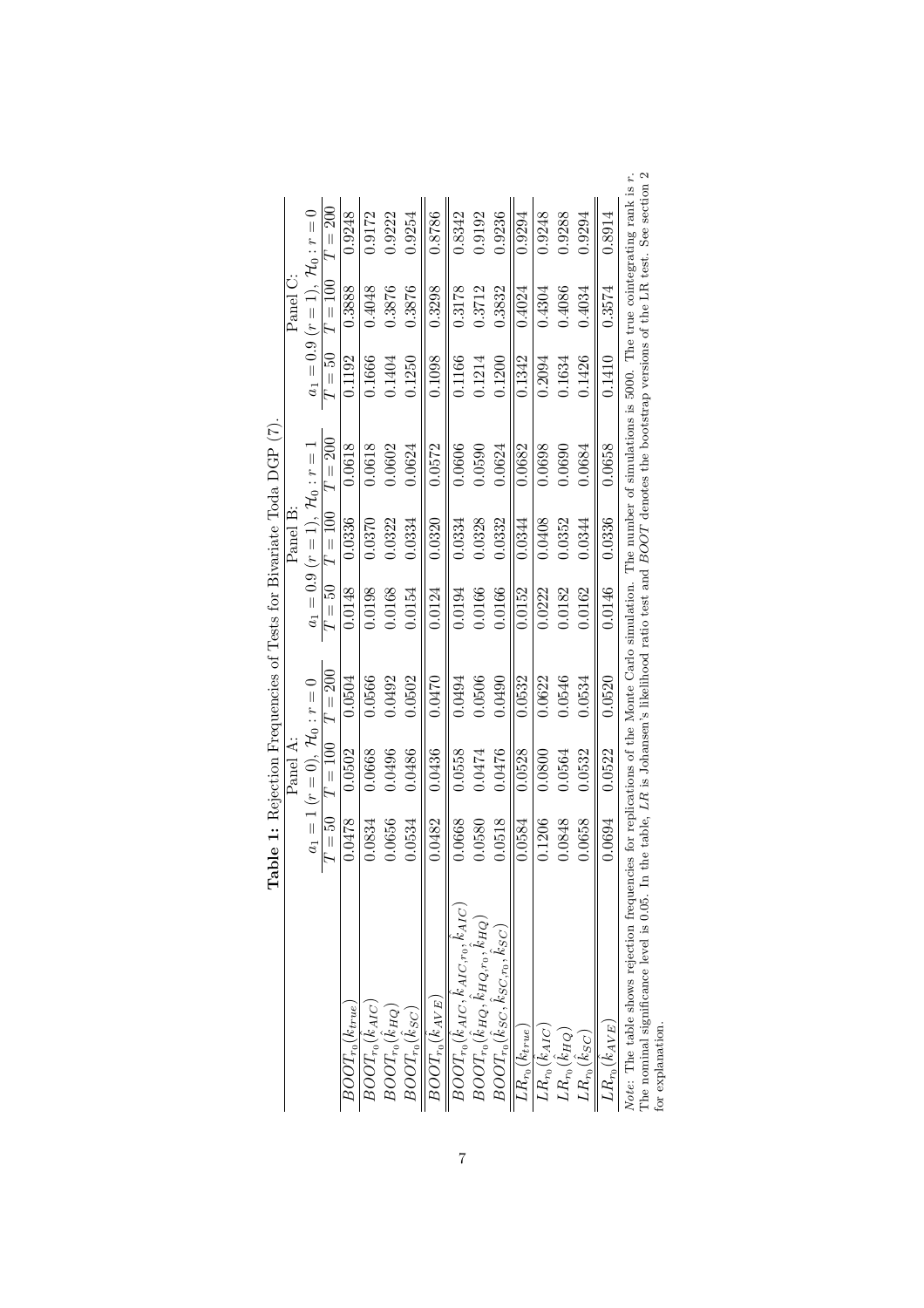where  $\epsilon_t \sim$  i.i.d.  $N(0, \Sigma)$  and

$$
\Sigma = 10^{-4} \begin{bmatrix} 0.588 & 0.821 & 0.465 \\ 4.870 & 1.688 \\ 1.376 \end{bmatrix}.
$$

The series' initial values correspond to the empirical data. The same process was used by Trenkler (2009) in a related study. It turned out that both asymptotic and bootstrap cointegration tests displayed poor finite-sample properties for this process. Hence, the DGP (8) may be regarded as a demanding reference for the test procedures.

The third DGP is a mixed VARMA process which was also used by Yap and Reinsel (1995) and Lütkepohl and Saikkonen (1999). This process allows one to obtain results for infinite-order VAR processes. It is given by

$$
\Delta y_t = P^{-1} \left( \begin{bmatrix} \lambda_1 & 0 & 0 \\ 0 & \lambda_2 & 0 \\ 0 & 0 & \lambda_3 \end{bmatrix} - I_3 \right) P y_{t-1} + \epsilon_t - P_{\theta} \begin{bmatrix} \lambda_{\theta} & 0 & 0 \\ 0 & 0.297 & 0 \\ 0 & 0 & -0.202 \end{bmatrix} P_{\theta}^{-1} \epsilon_{t-1}, \tag{9}
$$

where  $\epsilon_t \sim$  i.i.d.  $N(0, \Sigma)$  and

$$
P = \begin{bmatrix} -0.29 & -0.47 & -0.57 \\ -0.01 & -0.85 & 1.00 \\ -0.75 & 1.39 & -0.55 \end{bmatrix}, \Sigma = \begin{bmatrix} 0.47 & 0.20 & 0.18 \\ & 0.32 & 0.27 \\ & & 0.30 \end{bmatrix}, P_{\theta} = \begin{bmatrix} -0.816 & -0.657 & -0.822 \\ -0.624 & -0.785 & 0.566 \\ -0.488 & 0.475 & 0.174 \end{bmatrix},
$$

where we use  $y_0 = \epsilon_0 = 0$ . The values of the  $\lambda_i$ ,  $i = 1, 2, 3$ , determine the cointegration properties of the series. That is, the number of  $\lambda_i$  with  $|\lambda_i|$  < 1 is the cointegrating rank of the system. The precise values are given in the tables later on. Note that the size of  $\lambda_{\theta}$  affects how well the VARMA can be approximated by a VAR. A low value for  $\lambda_{\theta}$  in modulus implies that all eigenvalues of the moving-average matrix are small and a finite-order VAR should be able to capture the true dynamics well since the other two eigenvalues are small as well. If  $\lambda_{\theta}$  is large in modulus the moving-average part has one large eigenvalue and a VAR with a larger lag order is needed to approximate the DGP. In the simulations,  $\lambda_{\theta}$  assumes values -0.5, 0, and 0.5.

## 3.2. Main Simulations

The results for the size and power of the different test procedures are given in Tables 1-4. Results are reported for a nominal size of 0.05.

For the simple bivariate Toda-DGP, Table 1 gives a comparison of the empirical size (Panel A and B) and power of the different test procedures (Panel C). The cointegrating rank is  $r = 0$  in Panel A and  $r = 1$  in Panels B and C. For the asymptotic and baseline bootstrap tests, one can see that using  $AIC$ ,  $HQ$ , or SC to determine the lag order prior to employing either asymptotic tests or the bootstrap leads to higher empirical size values compared to applying the corresponding test with the true lag order if  $T = 50$ . Regarding the larger sample sizes, one only observes an upward size effect for  $AIC$ , while for  $HQ$  and  $SC$  the empirical sizes are rather similar to the ones obtained when  $k_{true} = 0$  is used. This results from the fact that the correct lag order is suggested in about 98% or more of the replications by  $HQ$  and  $SC$  if  $T = 100$  and  $T = 200$ . By contrast, the fraction of correct suggestions is only between 0.80 and 0.85 for AIC. Since  $k_{true} = 0$ , a too high lag order is chosen in the remaining replications. Thus, an overestimation of the lag length leads to larger size values and not to smaller ones for the standard criteria. Interestingly, the sizeincreasing effect of estimating the lag order is much stronger for the asymptotic tests. In comparison to these tests, application of the bootstrap reduces the size, but much less so when the corresponding asymptotic test with a particular lag selection criterion is only slightly oversized. Thus, the bootstrap correction does not mechanically reduce sizes but is sensitive to the size distortion of the corresponding asymptotic tests. Accordingly, choosing the bootstrap can be very useful to avoid or reduce excessive size distortions, which one observes for the standard criteria in a number of cases, compare Panel A and B of Table 1.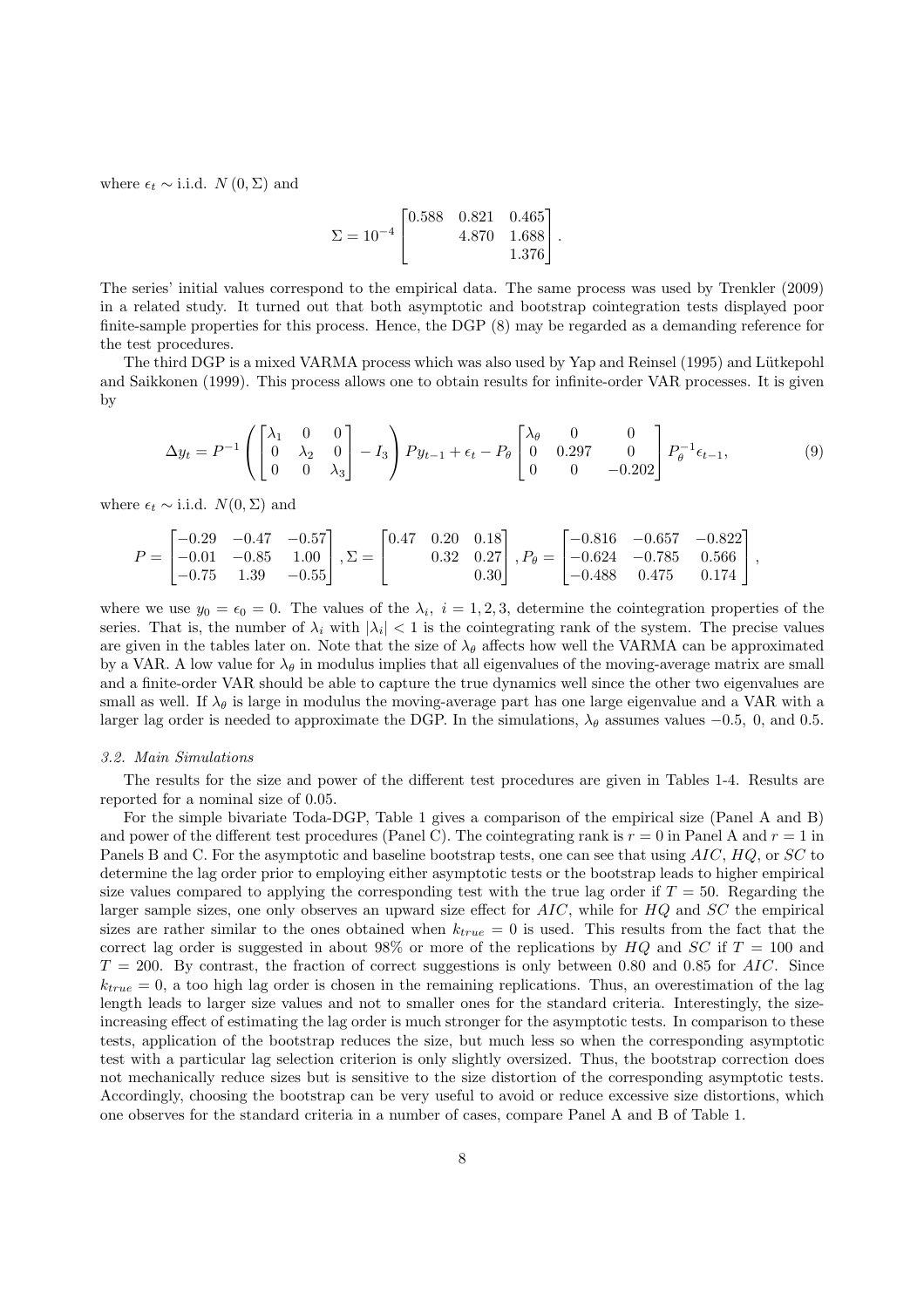Regarding the power, the baseline bootstrap tests using  $AIC$ ,  $HQ$ , or  $SC$  have a rather similar power as the bootstrap test with true order, compare panel C. More importantly, the power is only slightly smaller than those of the asymptotic tests with  $AIC$ ,  $HQ$ , or  $SC$ . Hence, there is no relevant price to pay for bootstrapping in the case of an unknown lag order for the Toda-DGP (7).

The modified bootstrap procedure,  $BOOT_{r_0}(\hat{k}_{IC}, \hat{k}_{IC,r_0}, \hat{k}_{IC})$ , and the test based on averaging the lag order estimates,  $BOOT_{r_0}(\hat{k}_{AVE})$ , have sizes that are comparable in magnitude to  $BOOT_{r_0}(\hat{k}_{IC})$ , for  $IC =$  $AIC, HQ, SC$ . The only notable difference is that the excessive size distortion of  $BOOT_{r_0}(\hat{k}_{AIC})$  for the case  $a_1 = 1$  is avoided, see Table 1, Panel A. The relative performance of  $BOOT_{r_0}(\hat{k}_{AVE})$  regarding  $LR_{r_0}(\hat{k}_{AVE})$ is similar to that of the baseline bootstrap tests with  $AIC, HQ$ , or  $SC$ .

From Panel C, one sees that the modified bootstrap tests and the procedures based on an average lag order can have clearly lower power than the standard asymptotic and bootstrap tests. This applies particularly when the sample size is small. Note that the results of the modified bootstraps depend much more on the chosen standard information criterion than is the case for the baseline bootstraps. If the test results for the information criteria differ strongly, then AIC produces the smallest and SC the largest power in connection with the modified bootstrap.

Table 2 provides results for the more complex KPSW-DGP (8) with a true cointegrating rank of two. Thus, Panel A ( $\mathcal{H}_0$ :  $r_0 = 2$ ) gives results on the tests' size while Panels B and C ( $\mathcal{H}_0$ :  $r_0 = 1$  and  $\mathcal{H}_0$ :  $r_0 = 0$ ) give results on the power of the tests. Since the VECM has one lag, underestimation of k can occur in this case. In fact, the information criteria, in particular  $HQ$  and  $SC$ , underestimate k quite often for  $T = 50$ . This may explain why one observes higher rejection frequencies for the baseline bootstrap tests with estimated lag order compared to  $BOOT_{r_0}(k_{true})$  if  $T = 50$  or  $T = 100$ . The low empirical size values seen in Panel A seem to be the result of distortions due to parameter estimation as even  $LR_{r_0}(k_{true})$ is undersized. This may also have an negative effect on the tests' power. The modified bootstrap tests and  $BOOT_{r_0}(\hat{k}_{AVE})$  perform similar to the bootstrap tests with standard information criteria. In the case of the KPSW-DGP, the overall effect of the bootstrap on the size of the tests is most often advantageous for  $T = 100$  and  $T = 200$  but small in any case.

Comparing the power of corresponding bootstrap and asymptotic tests, one sees that a price in terms of power loss has to be paid when bootstrapping, particularly in the case of  $\mathcal{H}_0 : r = 0$  if the sample size is not large enough  $(T = 50, T = 100)$ . However, the relative power loss of the baseline bootstrap tests is somewhat lower than in the case of using a true lag order, in particular for  $SC$  with  $T = 50$ . As a result, the introduction of lag order uncertainty tends to favour the baseline bootstrap in relative terms. Nevertheless, all procedures perform rather poorly in the current setup.

Lastly, two versions of the VARMA-DGP (9) are considered in Tables 3 and 4. First, Table 3 shows results for the size of the tests when  $\lambda_1 = \lambda_2 = \lambda_3 = 1$  such that the true cointegrating rank is  $r = 0$ and  $\mathcal{H}_0$ :  $r_0 = 0$  is tested. Since there is no true finite lag order, only results for tests that estimate the order are presented. The tests using asymptotic critical values conditional on an estimated lag length are quite oversized for different sample sizes and different values of  $\lambda_{\theta}$ . It appears that the introduction of a moving-average component with small eigenvalues in modulus can already lead to severe size distortions. The tests are less size-distorted for  $\lambda_{\theta} = -0.5$  and  $\lambda_{\theta} = 0$  which imply mostly non-negative eigenvalues of the moving-average part. It seems unlikely that differences in the lag order estimates with respect to  $\lambda_{\theta}$ play a crucial role in terms of the size distortion since no clear pattern could be detected.

The application of the bootstrap clearly reduces the empirical sizes. Nevertheless, the bootstrap tests can still be quite oversized even though the excessive size distortions are reduced compared with the asymptotic test counterparts. However, in the case of  $BOOT_{r_0}(\hat{k}_{AIC}, \hat{k}_{AIC,r_0}, \hat{k}_{AIC})$  and, to a lesser extent, for  $BOOT_{r_0}(\hat{k}_{HQ}, \hat{k}_{HQ, r_0}, \hat{k}_{HQ})$  and  $BOOT_{r_0}(\hat{k}_{AVE})$ , the size distortions may be acceptable.

Table 4 shows results regarding the size of the tests for  $\lambda_1 = 1$ ,  $\lambda_2 = 0.8$  and  $\lambda_3 = 0.7$ . Hence, the true cointegrating rank is two. All tests are very conservative for  $T = 50$  and their empirical size increases with the sample size such that they are usually oversized for  $T = 200$ , especially in the case of  $\lambda_{\theta} = 0.5$ . There is a clear tendency for all information criteria to suggest larger models, the larger the sample size is. This may have caused the increasing size values.

The effect of applying the bootstrap procedure on the size depends on the value of  $\lambda_{\theta}$  and the sample size.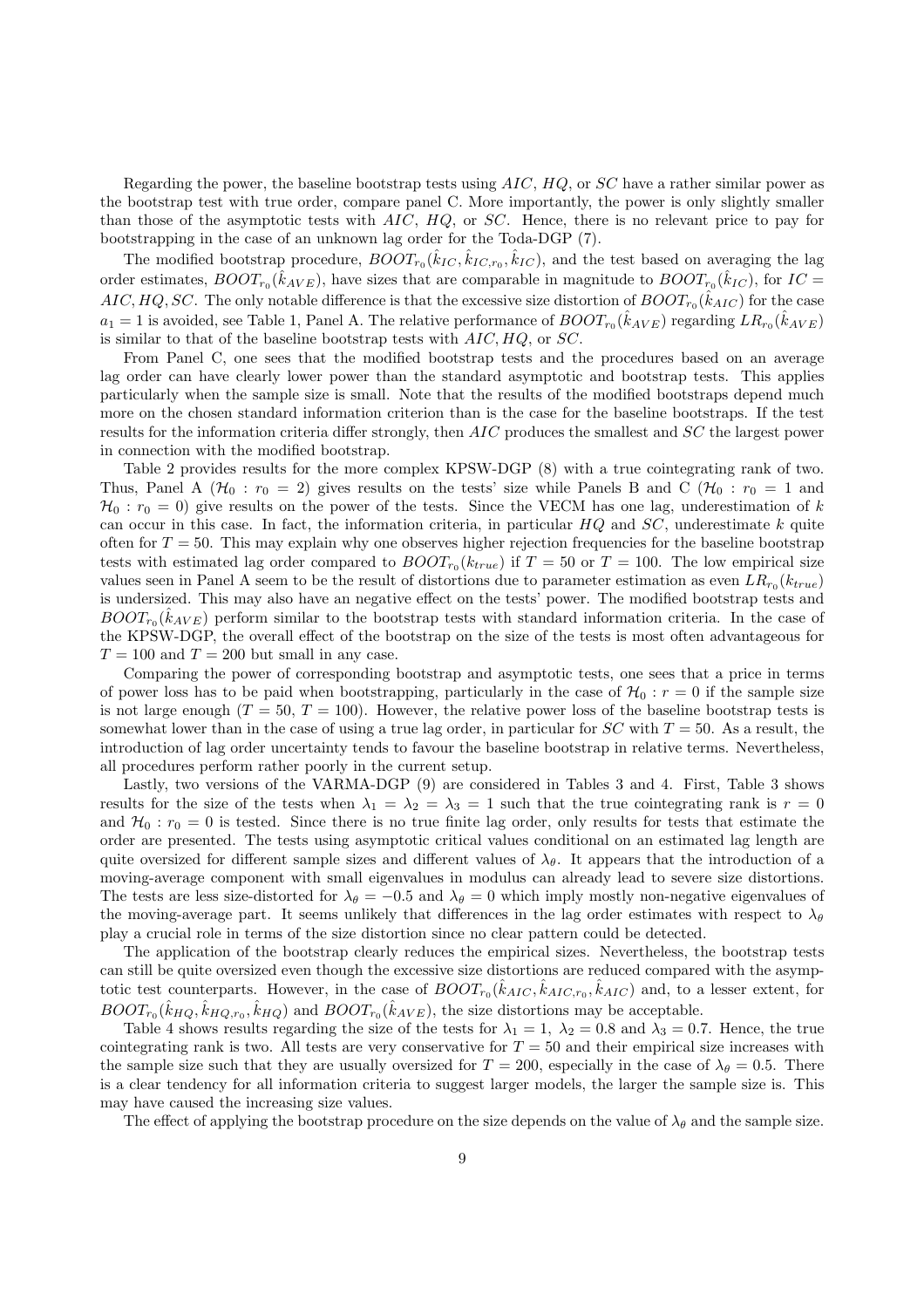|                                                                                                                                                                                         |          |                      | Table 2: $\Gamma$ is $\sim$ 1.41 $\mu$ is $\sim$ 1.41 $\sim$ 1.41 $\sim$ 1.41 $\sim$ 1.41 $\sim$ 1.41 $\sim$ 1.41 $\sim$ 1.41 $\sim$ 1.41 $\sim$ 1.41 $\sim$ 1.41 $\sim$ 1.41 $\sim$ 1.41 $\sim$ 1.41 $\sim$ 1.41 $\sim$ 1.41 $\sim$ 1.41 $\sim$ 1.41 $\sim$ 1.41 $\sim$ 1 |                            |                      |        |        |                               |        |
|-----------------------------------------------------------------------------------------------------------------------------------------------------------------------------------------|----------|----------------------|----------------------------------------------------------------------------------------------------------------------------------------------------------------------------------------------------------------------------------------------------------------------------|----------------------------|----------------------|--------|--------|-------------------------------|--------|
|                                                                                                                                                                                         |          | Panel A:             |                                                                                                                                                                                                                                                                            |                            | Panel B:             |        |        | Panel C:                      |        |
|                                                                                                                                                                                         |          | $\mathcal{H}_0: r=2$ |                                                                                                                                                                                                                                                                            |                            | $\mathcal{H}_0: r=1$ |        |        | $\mathcal{H}_0: r=0$          |        |
|                                                                                                                                                                                         | $T = 50$ | $T = 100$ $T = 200$  |                                                                                                                                                                                                                                                                            | $T = 50$                   | $T = 100$ $T = 200$  |        |        | $T = 100$ $T = 100$ $T = 300$ |        |
| $BOOT_{r_0}(k_{true}$                                                                                                                                                                   | 0.0036   | 0.0114               | 0.0298                                                                                                                                                                                                                                                                     | 0.0166                     | 022010               | 0.3264 | 0.1192 | 0.4686                        | 1.9914 |
| $BOOT_{r_0}(k_{AIC}$                                                                                                                                                                    | 0.0042   | 0.0122               | 0.0316                                                                                                                                                                                                                                                                     | 0.0230                     | 8620.0               | 0.3286 | 8771.0 | 0.4788                        | 9686   |
| $BOOT_{r_0}(k_{HQ})$                                                                                                                                                                    | 0.0046   | 0.0122               | 0.0286                                                                                                                                                                                                                                                                     | 0.0250                     | 0.0756               | 0.3268 | 0.1890 | 0.4708                        | 1.9914 |
| $BOOT_{r_0}(k_{SC})$                                                                                                                                                                    | 0.0040   | 0.0104               | 0.0302                                                                                                                                                                                                                                                                     | 0.0232                     | 82200                | 0.3278 | 0.2250 | 1.4964                        | 8166:0 |
| $BOOT_{r_0}(k_{AVE}$                                                                                                                                                                    | 0.0034   | 0.0114               | 0.0306                                                                                                                                                                                                                                                                     | 0.0172                     | 0.0670               | 0.3056 | 0.1280 | 0.4036                        | 0626'0 |
| $BOOT_{r_0}(k_{AIC}, k_{AIC,r_0}, k_{AIC})$                                                                                                                                             | 0.0066   | 0.0120               | 0.0304                                                                                                                                                                                                                                                                     | 0.0256                     | 9290'0               | 0.3154 | 0.1124 | 0.3848                        | 0.9512 |
| $BOOT_{r_0}(k_HQ,k_HQ,r_0,k_HQ)$                                                                                                                                                        | 8200.0   | 0.0112               | 0.0286                                                                                                                                                                                                                                                                     | 0.0258                     | 8220.0               | 0.3276 | 0.1374 | 0.4632                        | 8066'0 |
| $BOOT_{r_0}(k_{SC}, k_{SC, r_0}, k_{SC})$                                                                                                                                               | 0.0044   | 0.0116               | 0.0294                                                                                                                                                                                                                                                                     | 0.0258                     | 0.0686               | 0.3302 | 0.1808 | 054756                        | 1.9914 |
| $LR_{r_0}(k_{tr\underline{u}\underline{e}}$                                                                                                                                             | 0.0038   | 0.0104               | 0.0300                                                                                                                                                                                                                                                                     | 0.0382                     | 9260'0               | 0.3598 | 0.2916 | 0.5990                        | 92660  |
| $LR_{r_0}(k_{AIC})$                                                                                                                                                                     | 0.0084   | 0.0116               | 00300                                                                                                                                                                                                                                                                      | 0.0692                     | 0.1040               | 0.3598 | 0.4102 | 0.6120                        | 97660  |
| $LR_{r_0}(k_{HQ})$                                                                                                                                                                      | 0.0070   | 0.0104               | 00300                                                                                                                                                                                                                                                                      | 0.0542                     | 0.0982               | 0.3598 | 0.3552 | 0.6038                        | 0.9956 |
| $LR_{r_0}(k_{SC})$                                                                                                                                                                      | 0.0040   | 0.0110               | 00300                                                                                                                                                                                                                                                                      | 0.0394                     | 0.0930               | 0.3596 | 0.3366 | 0.6146                        | 82660  |
| $LR_{r_0}(k_{AVE})$                                                                                                                                                                     | 0.0048   | 9010'0               | 0.0292                                                                                                                                                                                                                                                                     | 0.0412                     | 0.0886               | 0.3378 | 0.3012 | 0.5520                        | 96860  |
| $\sim$ $\sigma$ in the table shows rejection the<br>quandizations of the Monte Carlo simulation. He number of simulations is 5000. The rune cointegrating rank is<br>$\sim$<br>$\vdots$ |          |                      |                                                                                                                                                                                                                                                                            | <br> <br> <br> <br> <br>į. | $-20.7$              |        |        |                               |        |
|                                                                                                                                                                                         |          |                      |                                                                                                                                                                                                                                                                            |                            |                      |        |        |                               |        |

 $r = 2.$ The nominal significance level is 0.05. In the table,  $\mathcal{L}R$ is Johansen's likelihood ratio test and BOOT denotes the bootstrap versions of the LR test. See section 2 for explanation.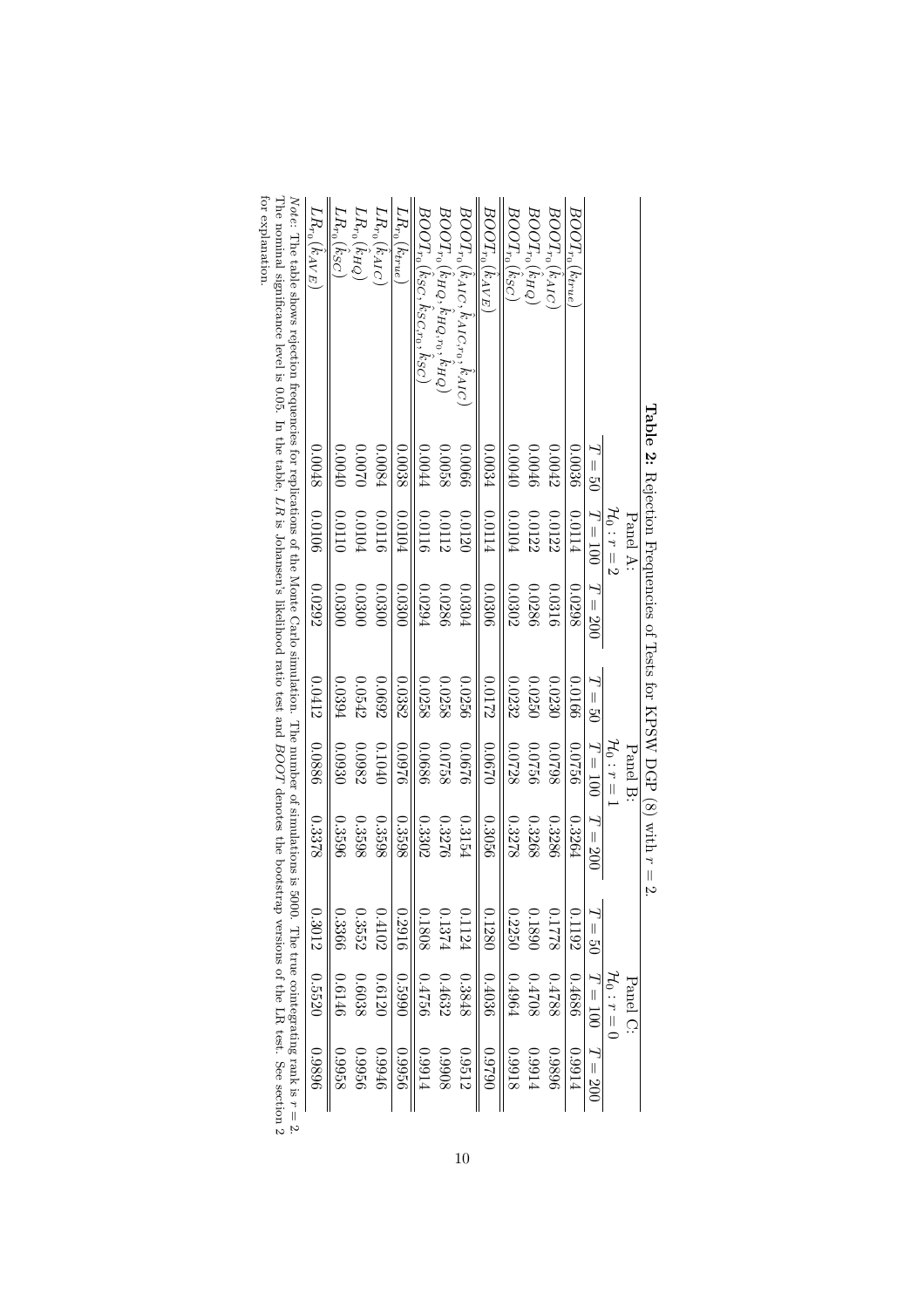|                                                                                                                                                                                                                                                                                                                                         |        | Panel A:                                      |         |                   | Panel B:                                  |         |                     | Panel C:                                |           |
|-----------------------------------------------------------------------------------------------------------------------------------------------------------------------------------------------------------------------------------------------------------------------------------------------------------------------------------------|--------|-----------------------------------------------|---------|-------------------|-------------------------------------------|---------|---------------------|-----------------------------------------|-----------|
|                                                                                                                                                                                                                                                                                                                                         |        | $\lambda_\theta = -0.5,~\mathcal{H}_0: r = 0$ |         |                   | $\lambda_\theta=0.~\mathcal{H}_0$ : $r=0$ |         |                     | $\lambda_\theta=0.5,~\mathcal{H}_0:r=0$ |           |
|                                                                                                                                                                                                                                                                                                                                         | $T=50$ | $T = 100$                                     | $T=200$ | $\overline{T}=50$ | $T = 100$                                 | $T=200$ | $\overline{T} = 50$ | $T = 100$                               | $T = 200$ |
| $BOOT_{r_0}(k_{AIC})$                                                                                                                                                                                                                                                                                                                   | 0.1654 | 0.0930                                        | 0.0862  | 0.2052            | 0.1608                                    | 0.0786  | 0.4126              | 0.2470                                  | 0.1924    |
| $BOOT_{r_0}(k_{HQ})$                                                                                                                                                                                                                                                                                                                    | 0.2404 | 0.1088                                        | 0.0908  | 0.2178            | 0.2474                                    | 0.1258  | 0.5238              | 0.4652                                  | 0.2272    |
| $BOOT_{r_0}(k_{SC})$                                                                                                                                                                                                                                                                                                                    | 0.3118 | 0.2228                                        | 0.0886  | 0.2158            | 0.2920                                    | 0.2752  | 0.5710              | 0.7080                                  | 0.3302    |
| $BOOT_{r_0}(k_{AVE})$                                                                                                                                                                                                                                                                                                                   | 0.1096 | 0.0694                                        | 0.0708  | 0.1302            | 0.1152                                    | 0.0732  | 0.2414              | 0.1862                                  | 0.1574    |
| $BOOT_{r_0}(k_{AIC}, k_{AIC}, k_{AIC})$                                                                                                                                                                                                                                                                                                 | 0.0698 | 0.0646                                        | 0.0650  | 0.0916            | 0.0714                                    | 0.0668  | 0.0920              | 0.1186                                  | 0.1256    |
| $BOOT_{r_0}(k_{HQ}, k_{HQ}, k_{HQ})$                                                                                                                                                                                                                                                                                                    | 0.0846 | 0.0746                                        | 0.0846  | 0.1372            | 0.1212                                    | 0.0900  | 0.1990              | 0.1970                                  | 0.2072    |
| $BOOT_{r_0}(k_{SC}, k_{SC, r_0}, k_{SC})$                                                                                                                                                                                                                                                                                               | 0.1776 | 0.0960                                        | 0.0864  | 0.1992            | 0.2454                                    | 0.1684  | 0.4412              | 0.3704                                  | 0.2646    |
| $LR_{r_0}(\hat k_{AIC})$                                                                                                                                                                                                                                                                                                                | 0.3614 | 0.1592                                        | 0.1184  | 0.3318            | 0.2012                                    | 0.0990  | 0.5476              | 0.3066                                  | 0.2242    |
| $LR_{r_0}(\hat k_{HQ})$                                                                                                                                                                                                                                                                                                                 | 0.3634 | 0.1636                                        | 0.1168  | 0.2816            | 0.2814                                    | 0.1402  | 0.6084              | 0.5004                                  | 0.2616    |
| $LR_{r_0}(k_{SC})$                                                                                                                                                                                                                                                                                                                      | 0.3982 | 0.2706                                        | 0.1160  | 0.2642            | 0.3176                                    | 0.2882  | 0.6344              | 0.7306                                  | 0.3564    |
| $LR_{r_0}(k_{AVE})$                                                                                                                                                                                                                                                                                                                     | 0.2308 | 0.1182                                        | 0.0960  | 0.2082            | 0.1508                                    | 0.0892  | 0.3626              | 0.2446                                  | 0.1860    |
| The nominal significance level is 0.05. In the table, LB is Johansen's likelihood ratio test and BOOT denotes the bootstrap versions of the LB test. See section<br>Note: The table shows rejection frequencies for replications of the Monte Carlo simulation. The number of simulations is 5000. The true cointegrating rank is $r =$ |        |                                               |         |                   |                                           |         |                     |                                         |           |

| $\mathsf{I}$                |  |
|-----------------------------|--|
| I                           |  |
| $\frac{1}{2}$ $\frac{1}{2}$ |  |
| ׇ֚֓֡                        |  |
|                             |  |
| $\parallel$                 |  |
| ֕                           |  |
|                             |  |
|                             |  |
| べく してし こしょし<br>I<br>j       |  |
| ı                           |  |
| $\frac{1}{2}$               |  |
|                             |  |
| $\frac{1}{2}$               |  |
| l                           |  |
|                             |  |
|                             |  |
|                             |  |
| ı<br>I<br>֕                 |  |
|                             |  |
|                             |  |
|                             |  |
| I                           |  |
| ¢                           |  |
| ¢<br>ļ                      |  |
| י<br>ב<br>۱                 |  |

 $\frac{1}{2}$ The nominal significance level is 0.05. In the table, LR is Johansen's likelihood ratio test and BOOT denotes the bootstrap versions of the LR test. See section 2 Note: The table shows rejection frequencies for replications of the Monte Carlo simulation. The number of simulations is 5000. The true cointegrating rank is r = 0. for explanation.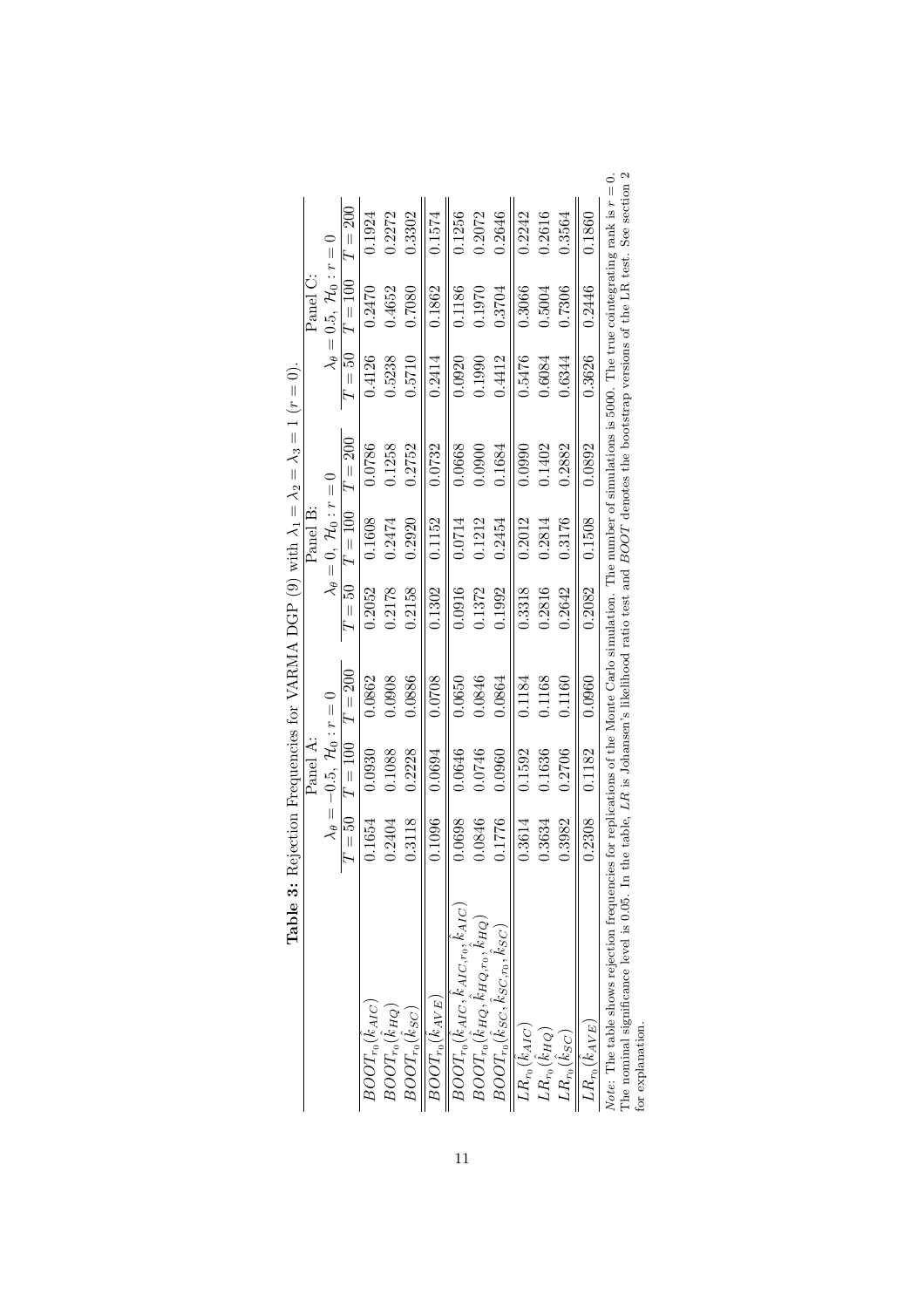However, the bootstrap approach generally corrects the size of the asymptotic tests towards the nominal size no matter whether the  $LR_{r_0}(\hat{k}_{IC})$  tests are under- or oversized, respectively. Hence, for the current DGP, the size of the bootstrap tests may also systematically increase compared to the corresponding asymptotic tests. This is in contrast to the Toda- and KPSW-DGPs, where the empirical sizes of the bootstrap tests fall in general.

It turns out that  $BOOT_{r_0}(\hat{k}_{AIC}, \hat{k}_{AIC,r_0}, \hat{k}_{AIC})$ ,  $BOOT_{r_0}(\hat{k}_{AVE})$ , and  $LR_{r_0}(\hat{k}_{AVE})$  are preferable in terms of avoiding too many and severe underrejections while keeping the excessive size distortions in an acceptable range for the relevant setups. Due to the observed strong size distortions for the VARMA processes, the tests' small sample power is not evaluated.

## 3.3. Additional Simulations

Additional simulations have been undertaken to address various issues.

First, the distribution of the rank estimates was investigated for the different test procedures when used in a sequential manner for the Toda and KPSW-DGPs. For both processes, the outcomes for the distributions corresponded quite closely to the results for the tests' size and power. Also, the ratio of correct rank estimates was quite low for both DGPs and all tests. Detailed results can be obtained from the authors.

Second, the effect of  $k_T$  on the tests based on the standard information criteria AIC, HQ, and SC are discussed. Table 5 shows how the choice of  $k_{50}$  influences the LR and baseline bootstrap tests' rejection frequencies in case of the Toda-DGP with  $r = 0$   $(a_1 = 1)$ . The empirical size of  $LR_{r_0}(\hat{k}_{AIC})$  and  $LR_{r_0}(\hat{k}_{HQ})$ clearly increases for large values of  $k_{50}$ . Accordingly, the tests clearly overreject. One does not observe such a feature for  $LR_{r_0}(\hat{k}_{SC})$ . Bootstrapping in case of AIC and HQ reduces the size distortions but they are still visible. Even more extreme results can be found for the KPSW- and VARMA-DGPs. In those setups SC is also affected. The results indicate that practitioners should avoid using large maximum lag orders if only small samples are available.

Finally, the empirical sizes of the baseline bootstrap are investigated in the case of large sample sizes of  $T = 1000$  when the lag order is pre-estimated by an information criterion for the three DGPs. For  $SC$  and  $HQ$ , the corresponding asymptotic and the bootstrap tests display the same rejection frequencies as when using the true order  $k$  in the case of the finite-order VAR processes. With respect to  $AIC$  one observes small deviations of the rejection frequencies from the cases with the true order, for both the asymptotic and bootstrap tests. Thus, the findings do not indicate that pre-estimating the lag-order leads to changing outcomes in large samples for the VAR processes considered, at least with respect to the consistent information criteria  $SC$  and  $HQ$ . In addition, the setup of a VARMA-DGP does not give rise to further concerns.

# 4. Conclusion

In this paper, the properties of bootstrap LR cointegration tests are investigated in terms of size and power in the vector error correction model when the lag order is not known a priori and has to be estimated by some information criterion. The paper contains Monte Carlo experiments for three different data generating processes that allow one to compare various ways of implementing a recursive bootstrap procedure with the corresponding tests based on asymptotical critical values.

The results of the simulations can be summarized as follows. When the lag order is not known a priori, bootstrapping remains advantageous in that it can bring empirical sizes closer to the nominal ones both when the asymptotic tests are over- or undersized. Hence, the introduction of lag order uncertainty does not impair the relative performance of the bootstrap. In fact, it even tends to favour the bootstrap in some cases.

However, none of the considered procedures works very well for both finite-order VARs and VARMA-DGPs. In particular, many test procedures suffer from excessive size distortions in case of the VARMA processes. In fact, there is a general trade-off between controlling the size for VARMA processes and a reasonable power in the case of finite-order VARs. Overall, two bootstrap procedures,  $B\ddot{OOT}_{r_0}(\hat{k}_{AIC}, \hat{k}_{AIC,r_0}, \hat{k}_{AIC})$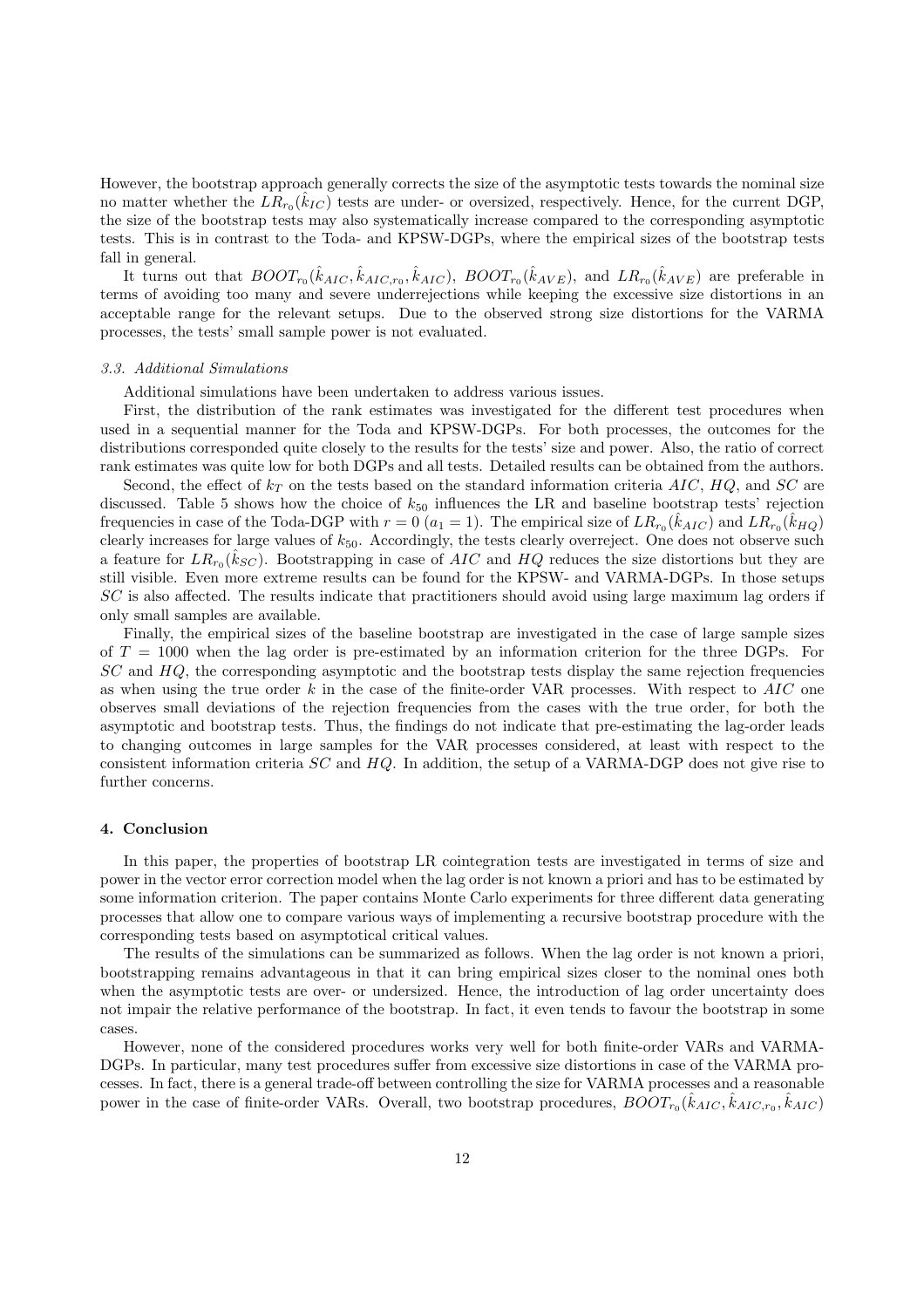| 0.0062<br>0.0056<br>0.0078<br>0.0044<br>0.0064<br>$BOOT_{r_0}(\hat{k}_{AIC}, k_{AIC, r_0}, k_{AIC})$<br>$BOOT_{r_0}(k_{HQ}, k_{HQ}, k_{HQ})$ | Frequencies of Tests for VARMA DGP (9) with $\lambda_1 = 1, \lambda_2 = 0.8, \lambda_3 = 0.7$ ( $r = 2$ ). | Panel C:<br>Panel B:<br>Panel A: | $\lambda_\theta=0.5,~\mathcal{H}_0: r=2$<br>$\lambda_{\theta}=0, \mathcal{H}_0: r=2$<br>$\lambda_\theta = -0.5,~\mathcal{H}_0: r = 2$ | $T=200$<br>$T=100$<br>$\overline{T} = 50$<br>$T=200$<br>$T = 100$<br>$\overline{T}=50$<br>$T = 200$<br>$T = 100$ | 0.1998<br>0.1602<br>0.0410<br>0.0490<br>0.0328<br>0.0082<br>0.0684<br>0.0364 | 0.2616<br>0.3076<br>0.0552<br>0.0498<br>0.0356<br>0.0084<br>0.0872<br>0.0408 | 0.4226<br>0.4240<br>0.0574<br>0.0504<br>0.0354<br>0.0086<br>0.0868<br>0.0326 | 0.2016<br>0.1344<br>0.0270<br>0.0466<br>0.0304<br>0.0062<br>0.0656<br>0.0332 | 0.1560<br>0.0986<br>0.0256<br>0.0494<br>0.0292<br>0.0088<br>0.0590<br>0.0290 | 0.2396<br>0.2206<br>0.0420<br>0.0490<br>0.0346<br>0.0074<br>0.0852<br>0.0386 | 0.3358<br>0.3768<br>0.0568<br>0.0510<br>0.0360<br>0.0104<br>0.0880<br>0.0328 | 0.2022<br>0.1518<br>0.0364<br>0.0508<br>0.0308<br>0.0080<br>0.0700<br>0.0308 | 0.2634<br>0.2992<br>0.0456<br>0.0522<br>0.0330<br>0.0070<br>0.0876<br>0.0344 | 0.4242<br>0.4132<br>0.0486<br>0.0524<br>0.0338<br>0.0068<br>0.0882<br>0.0294 | 0.2060<br>0.1230<br>0.0208<br>0.0478<br>0.0278<br>0.0048<br>0.0664<br>0.0290 | The nominal significance level is 0.05. In the table, $LR$ is Johansen's likelihood ratio test and $BOOT$ denotes the bootstrap versions of the LR test. See section 2<br>$\dot{\mathbf{\Omega}}$<br>Note: The table shows rejection frequencies for replications of the Monte Carlo simulation. The number of simulations is 5000. The true cointegrating rank is $r =$ |
|----------------------------------------------------------------------------------------------------------------------------------------------|------------------------------------------------------------------------------------------------------------|----------------------------------|---------------------------------------------------------------------------------------------------------------------------------------|------------------------------------------------------------------------------------------------------------------|------------------------------------------------------------------------------|------------------------------------------------------------------------------|------------------------------------------------------------------------------|------------------------------------------------------------------------------|------------------------------------------------------------------------------|------------------------------------------------------------------------------|------------------------------------------------------------------------------|------------------------------------------------------------------------------|------------------------------------------------------------------------------|------------------------------------------------------------------------------|------------------------------------------------------------------------------|--------------------------------------------------------------------------------------------------------------------------------------------------------------------------------------------------------------------------------------------------------------------------------------------------------------------------------------------------------------------------|
| $\overline{T=50}$<br>0.0052<br>0.0080<br>0.0050<br>0.0052<br>0.0060<br>0.0090                                                                |                                                                                                            |                                  |                                                                                                                                       |                                                                                                                  |                                                                              |                                                                              |                                                                              |                                                                              |                                                                              |                                                                              |                                                                              |                                                                              |                                                                              |                                                                              |                                                                              |                                                                                                                                                                                                                                                                                                                                                                          |
|                                                                                                                                              | Table 4: Rejection                                                                                         |                                  |                                                                                                                                       |                                                                                                                  |                                                                              |                                                                              |                                                                              |                                                                              |                                                                              |                                                                              | $BOOT_{r_0}(k_{SC}, k_{SC, r_0}, k_{SC})$                                    |                                                                              |                                                                              |                                                                              |                                                                              |                                                                                                                                                                                                                                                                                                                                                                          |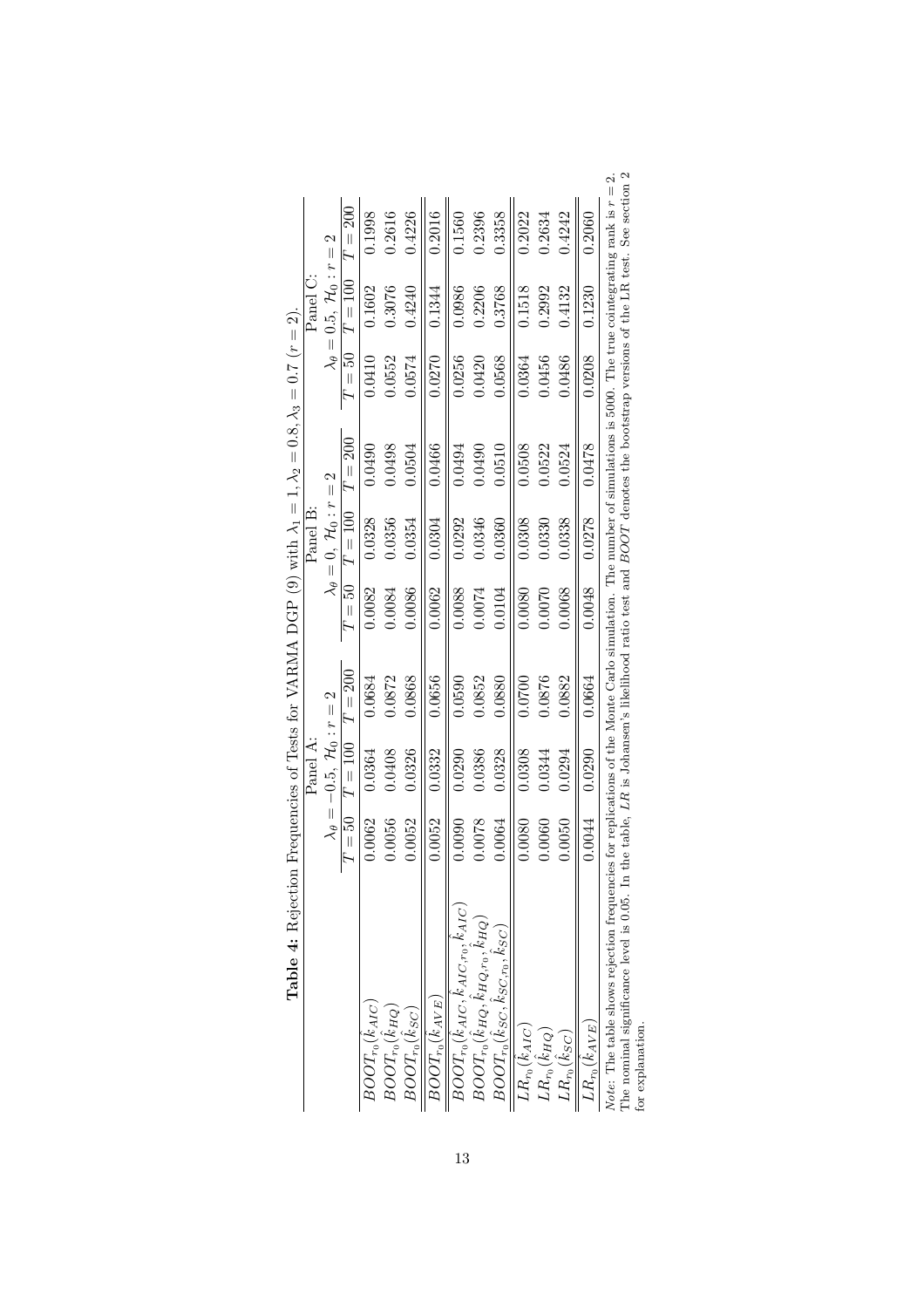**Table 5:** Rejection Frequencies of Tests for Bivariate Toda DGP (7) with  $r = 0$ ,  $\mathcal{H}_0 : r = 0$  and  $T = 50$ .

|                             | $k_{50} = 4$ | $k_{50} = 8$ | $k_{50} = 12$ |
|-----------------------------|--------------|--------------|---------------|
| $BOOT_{r_0}(\hat{k}_{AIC})$ | 0.0834       | 0.1236       | 0.1208        |
| $BOOT_{r_0}(\hat{k}_{HO})$  | 0.0656       | 0.0734       | 0.1134        |
| $BOOT_{r_0}(\hat{k}_{SC})$  | 0.0534       | 0.0536       | 0.0560        |
| $LR_{r_0}(\hat{k}_{AIC})$   | 0.1206       | 0.2150       | 0.5984        |
| $LR_{r_0}(\hat{k}_{HQ})$    | 0.0848       | 0.0982       | 0.2278        |
| $LR_{r_0}(\tilde{k}_{SC})$  | 0.0658       | 0.0660       | 0.0700        |

Note: The table shows rejection frequencies for replications of the Monte Carlo simulation. The number of simulations is 5000. The true cointegrating rank is  $r = 0$ . The nominal significance level is 0.05. In the table, LR is Johansen's likelihood ratio test and BOOT denotes the bootstrap versions of the LR test. See section 2 for explanation.

and  $BOOT_{r_0}(\hat{k}_{AVE})$ , are the best choices in balancing this trade-off. They avoid extreme upward size distortions without losing too much power. The choice between the two approaches boils down to deciding on either a better size control for VARMA processes  $(BOOT_{r_0}(\hat{k}_{AIC}, \hat{k}_{AIC, r_0}, \hat{k}_{AIC}))$  or higher power in the case of finite-order VARs  $(BOOT_{r_0}(\hat{k}_{AVE}))$ . This recommendation also means that neither the baseline nor the modified bootstrap work better in general. The relative performance can sometimes strongly depend on what information criterion or combination of criteria is applied.

In light of the results of Leeb and Pötscher  $(2005)$  on inference in a post-model-selection setup, the simulation results indicate that it might be worth investigating the performance of the bootstrap in the unknown lag order setup analytically. Also, an interesting topic for future research would be to test for cointegration in a VARMA framework that allows for lag order uncertainty such that a finite-order VAR model is contained as a special case, for example, along the lines of Bauer and Wagner (2009). Such a procedure would ideally perform well both in the VAR as well as in the more general VARMA case.

# Aknowledgements

We thank Anders Rygh Swensen, participants of the ESEM 2009 in Barcelona and of the Econometrics Seminar at the University of Kiel. We are grateful to an Associate Editor and two anonymous referees for very helpful comments. The views expressed in this paper are our own and do not necessarily reflect the views of Norges Bank.

- Ahlgren, N., Antell, J., 2008. Bootstrap and fast double bootstrap tests of cointegration rank with financial time series. Computational Statistics & Data Analysis 52 (10), 4754–4767.
- Akaike, H., 1973. Information theory and an extension of the maximum likelihood principle. In: Petrov, B. N., Csaki, F. (Eds.), 2nd International Symposium on Information Theory. Akademia Kiado, Budapest.
- Bartlett, M. S., 1937. Properties of sufficiency and statistical tests. Proceedings of the Royal Society of London, Series A 160 (901), 268–282.
- Bauer, D., Wagner, M., 2005. Autoregressive approximations of multiple frequency I(1) processes. Economics Series 174, Institute for Advanced Studies.
- Bauer, D., Wagner, M., 2009. Using subspace algorithm cointegration analysis: Simulation performance and application to the term structure. Computational Statistics & Data Analysis 53 (6), 1954–1973.
- Boswijk, P., Franses, P. H., 1992. Dynamic specification and cointegration. Oxford Bulletin of Economics and Statistics 54 (3), 369–81.
- Cavaliere, G., Rahbek, A., Taylor, A., Feb. 2010a. Bootstrap sequential determination of the co-integration rank in var models. CREATES Research Papers 2010-07, School of Economics and Management, University of Aarhus.
- Cavaliere, G., Rahbek, A., Taylor, A., 2010b. Co-integration rank testing under conditional heteroskedasticity. Econometric Theory, forthcoming.
- Cavaliere, G., Rahbek, A., Taylor, A., 2010c. Testing for co-integration in vector autoregressions with non-stationary volatility. Journal of Econometrics, forthcoming.
- Chang, Y., Park, J. Y., Song, K., 2006. Bootstrapping cointegrating regressions. Journal of Econometrics 133 (2), 703–739.
- Cheung, Y.-W., Lai, K. S., 1993. Finite-sample sizes of Johansen's likelihood ration tests for conintegration. Oxford Bulletin of Economics and Statistics 55 (3), 313–28.
- Davidson, R., MacKinnon, J. G., 2007. Improving the reliability of bootstrap tests with the fast double bootstrap. Computational Statistics and Data Analysis 51 (7), 3259–3281.